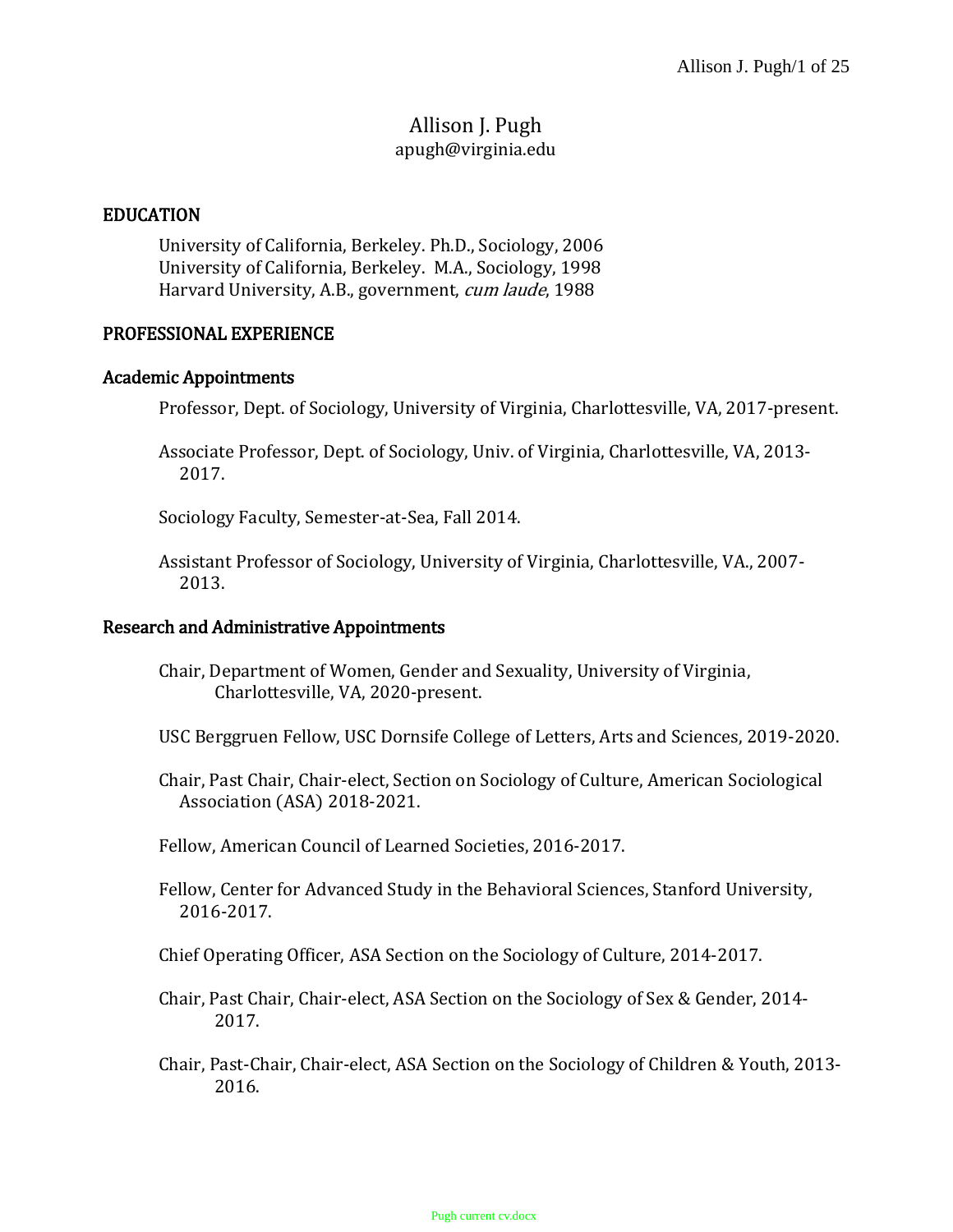Fellow, Institute of the Humanities and Global Cultures, University of Virginia, 2015- 2016.

Marie Jahoda Visiting Professor for International Gender Studies, Ruhr University, Bochum, Germany, June-July 2013.

Postdoctoral Research Fellow, U.S. Study Centre, University of Sydney, Australia, 2010- 2011.

## PUBLICATIONS

### **BOOKS**

Pugh, Allison J., ed. 2016. Beyond the Cubicle: Job Insecurity, Intimacy and the Flexible Self. New York: Oxford University Press.

• Reviewed in *Contemporary Sociology*.

Pugh, Allison J. 2015. The Tumbleweed Society: Working and Caring in an Age of Insecurity. New York: Oxford University Press.

• Reviewed in American Prospect, Contemporary Sociology, Choice magazine, Gender & Society, New Labor Forum, Social Service Review, Rassegna Italiana di Sociologia (Italian, extended review).

Pugh, Allison J. 2009. Longing and Belonging: Parents, Children and Consumer Culture. Berkeley, CA: University of California Press.

- William J. Goode award, ASA Sociology of Family Section.
- 2010 Distinguished Contribution Award, ASA Children and Youth Section.
- Finalist, 2010 C. Wright Mills Award, Society for the Study of Social Problems.
- Honorable mention, 2010 Mary Douglas Prize for Best Book, ASA Culture section.
- Included in *Contemporary Sociology* essay on 12 influential books on the family since 2000.
- Translated into Chinese by Shanghai People's Publishing House
- Reviewed in Science, Publishers Weekly, American Journal of Sociology, Contemporary Sociology, Gender & Society, Teachers College Record, Canadian Journal of Sociology, Journal of Consumer Culture, Dialectical Anthropology (extended review), Platforum (extended review), Childhood, Childhood & Society, Museum Anthropology Review, Journal of Sociology and Social Welfare, H-childhood, Journal of Comparative Family Studies, The Hedgehog Review, Design and Culture: The Journal of Design Studies.

### ARTICLES IN REFEREED JOURNALS (graduate student co-authors underlined)

Pugh, Allison J. 2021. "Emotions and the Systematization of Connective Labor." Theory, Culture and Society. November. Online First. https://doi.org/10.1177/02632764211049475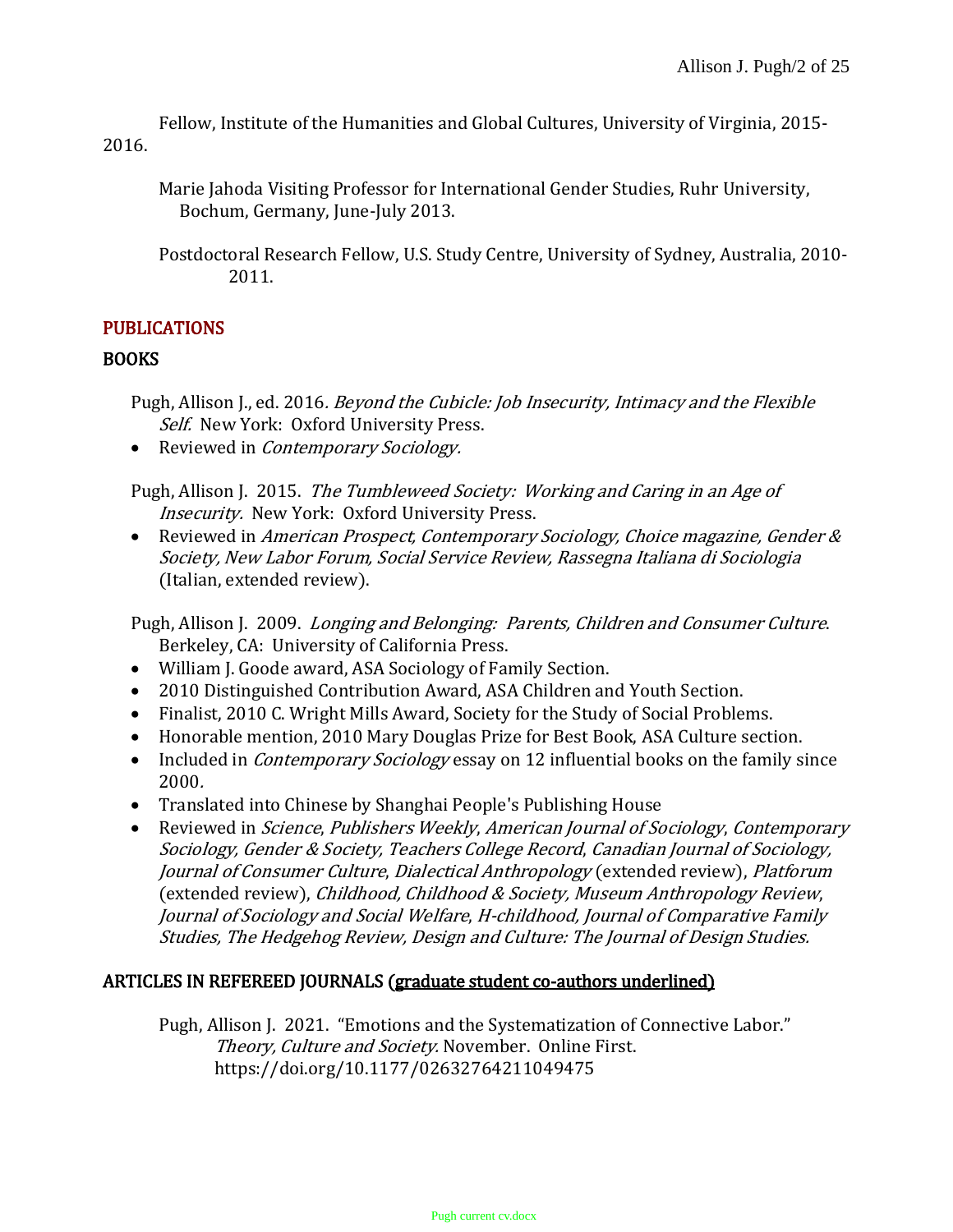- Brooke Dinsmore and Allison J. Pugh. 2021. (online first). "The Paradox of Constrained Wellbeing: Childhood Autonomy, Surveillance and Inequality." Sociological Forum.
- Marianne Cooper and Allison J. Pugh. 2020. "Families Across the Income Spectrum." Journal of Marriage and Family. Decade in Review series. Vol 82(1) (February): 272-299.
- Pugh, Allison J. 2018. "Parenting in an Insecure Age: Class, Gender and the Flexible Child." SocioLogica: International Journal for Sociological Debate. Vol. 12, no. 3. Symposium on "Doing Family Through Gender, Doing Gender Through Family."
- Blair-Loy, Mary, Arlie Hochschild, Allison J. Pugh, Joan C. Williams, and Heidi Hartmann. 2015. "Stability and Transformation in Gender, Work, and Family: Insights from The Second Shift for the Next Quarter Century." Community, Work and Family. 18 (4), 435-454.
- Pugh, Allison J. 2014. "The Divining Rod of Talk: Emotions, Contradictions and the Limits of Research." (Reply to comment by Stephen Vaisey). American Journal of Cultural Sociology. Vol. 2, Issue 1 (February): 159-163.
- Pugh, Allison J. 2014. "The Theoretical Costs of Ignoring Childhood: Rethinking Independence, Insecurity and Inequality." Theory and Society. January 2014, Volume 43, Issue 1, pp 71-89.
- Pugh, Allison J. 2013. "What Good Are Interviews for Thinking About Culture? Demystifying Interpretive Analysis." American Journal of Cultural Sociology. Vol. 1 Issue 1 (February): 42-68.
- Pugh, Allison J. 2013. "The Planned Obsolescence of Other People: Consumer Culture and Connections in a Precarious Age." Culture and Organization v 19 (4): 297- 313.
- Pugh, Allison J. 2011. "Distinction, Boundaries or Bridges?: Children, Inequality and the Uses of Culture." Poetics. 39 (1) February: 1-18.
- Silva, Jennifer and Allison J. Pugh. 2010. "Beyond the Depleting Model of Parenting: Narratives of Childrearing and Change." Sociological Inquiry 80 (4) November: 605-627.
- Pugh, Allison J. 2005. "Selling Compromise: Toys, Motherhood and the Cultural Deal." Gender & Society 19:729-749. (December).
- Featured in *The Wilson Quarterly* in "The Periodical Observer" section. (Spring 2006 issue).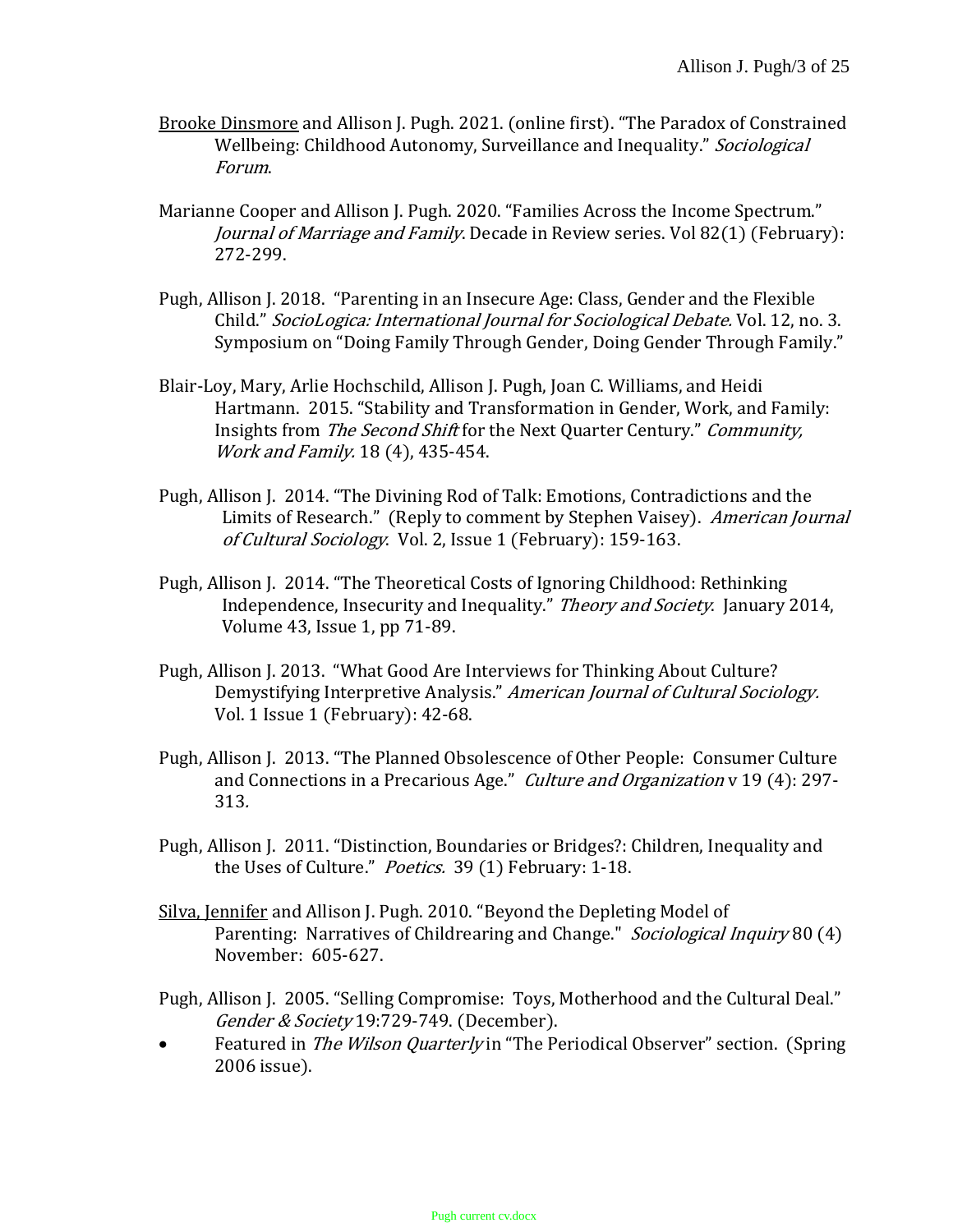Pugh, Allison J. 2004. "Windfall Childrearing: Low-Income Care and Consumption." Journal of Consumer Culture 4 (2): 229-249 (July)

 Reprinted in Coontz, Stephanie. 2008. American Families: A Multicultural Reader. New York: Routledge.

## BOOK CHAPTERS

- Pugh, Allison J. 2018. "Understanding Inequality: Children, Consumer Culture and the Empathy Framework," in Michelle Janning, ed., Contemporary Parenting and Parenthood: From News Stories to New Research. Praeger Press. Pp199-215.
- Pugh, Allison J. 2017. "Transformationen der Arbeit und das flexible Herz: Prekarität, Gefühle und Ungleichheit" (Transformations of Work and the Flexible Heart: Precariousness, Feelings and Inequality) in Ilse Lenz, Sabine Evertz and Saida Russell, eds. Geschlecht im flexibilisierten Kapitalismus?: Neue UnGleichheiten ("Gender in Flexible Capitalism?: New Inequities"). Springer Fachmedien Wiesbaden. Pp 109-130
- Pugh, Allison J. 2016. "Introduction." in Pugh, Allison J. ed., *Beyond the Cubicle: Job* Insecurity, Intimacy and the Flexible Self. New York: Oxford University Press.
- Pugh, Allison J. 2015. "Accepting and Resisting Insecurity: Using Consumer Culture to Have It Both Ways?" in Alejandro Néstor García Martínez, ed. *Being Human in* a Consumer Society. Surrey UK and Burlington, VT, USA: Farnham/Ashgate.
- Pugh, Allison J. 2012. "To Raise the Flexible Child: Lessons of Commitment and Betrayal in Post‐industrial Insecurity." In Ute Eickelkamp, ed., Online Proceedings of the symposium 'Young Lives, Changing Times: Perspectives on Social Reproduction.' Sydney: University of Sydney 8 – 9 June 2011. http://youngliveschangingtimes.wordpress.com/symposium\_proceedings/
- Pugh, Allison J. 2011. "Consumption as Care and Belonging: Economies of Dignity in Children's Daily Lives." In Anita Garey and Karen Hansen, eds. At the Heart of Work and Family: Engaging the Concepts of Arlie Hochschild. New Brunswick, NJ: Rutgers University Press.
	- Reprinted in Susan Ferguson, ed., 2012, 2018. Shifting the Center: Understanding Contemporary Families (Fourth and Fifth Editions) New York: McGraw-Hill.
- Pugh, Allison J. 2000. "Sleep in a Sleepless Age: A Sociology of Sleep, Work and Family." In Ellen Balka and Richard Smith, eds., Women, Work and Computerization: Charting a Course to the Future. Boston: Kluwer Academic Publishers.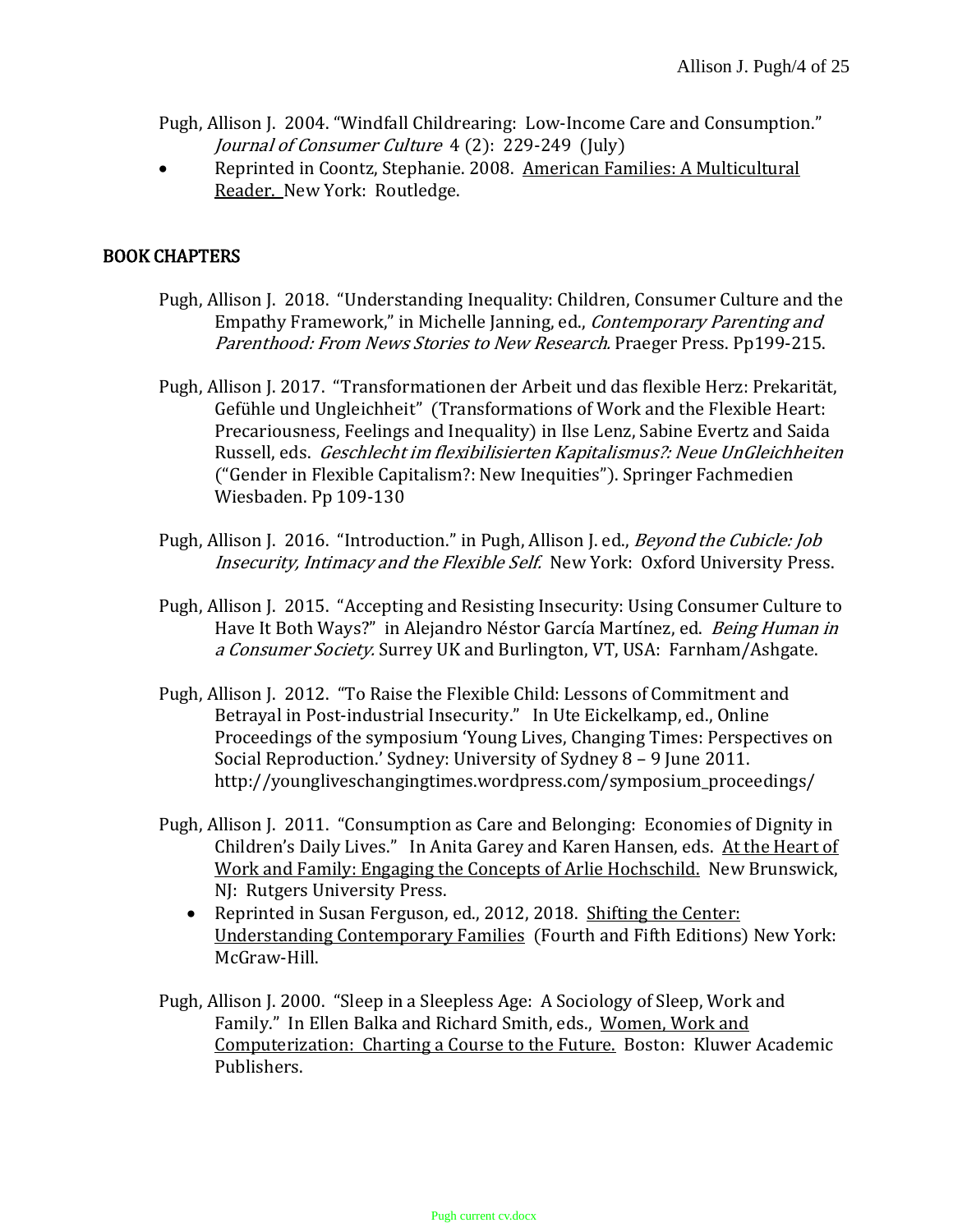### HONORS and AWARDS

- Panel organized around "connective labor" concept, American Anthropological Association annual meeting, Seattle, Nov. 9-13. 2022. (Proposed)
- College Faculty Fellow, UVA College and Graduate School of Arts & Sciences (2021- 2023) (declined).
- USC Berggruen Fellow, USC Dornsife College of Letters, Arts and Sciences (2019- 2020).
- Fellow, Center for Advanced Study in the Behavioral Sciences, Stanford Univ. (2016- 2017).
- Fellow, American Council of Learned Societies (2016-2017).
- Invited faculty, seminar co-leader (with Eva Illouz), "The Future of the Family." École des Hautes Études en Sciences Sociales, Paris, France (2016).
- The Tumbleweed Society selected for three "Author meets Critics" sessions, at meetings of the ASA (2017), Southern Sociological Society (SSS) (2015) and the Eastern Sociological Society (ESS) (2016), and one "Author meets Author" session at the 2016 Work Family Researchers Network (WFRN) meeting (2016).
- International Marie Jahoda Guest Professor Chair in Gender Studies, Ruhr Univ., Bochum, Germany. (June-July 2013).
- Longing and Belonging selected as the 2010-11 book assigned to all sociology majors, Furman University, Greenville, SC.
- Longing and Belonging honored by three ASA sections, including best book awards from the Family and the Children and Youth sections and an honorable mention for the Mary Douglas prize for best book in the Sociology of Culture, as well as designated a finalist for the SSSP's C. Wright Mills award (2010).
- Longing and Belonging selected for four "Author meets Critics" sessions, including at the ASA's 2012 annual meeting, the ESS (2010), the SSS (2010), and the Pacific Sociological Association (PSA) (2010).

Excellence in Diversity Fellow, University of Virginia. 2006-2007.

Winner, Best Graduate Student Paper, Poverty, Class and Inequality Division of the Society for the Study of Social Problems. "Culture, Inequality and Consumption: Low-Income Children and the Economy of Dignity." (2006).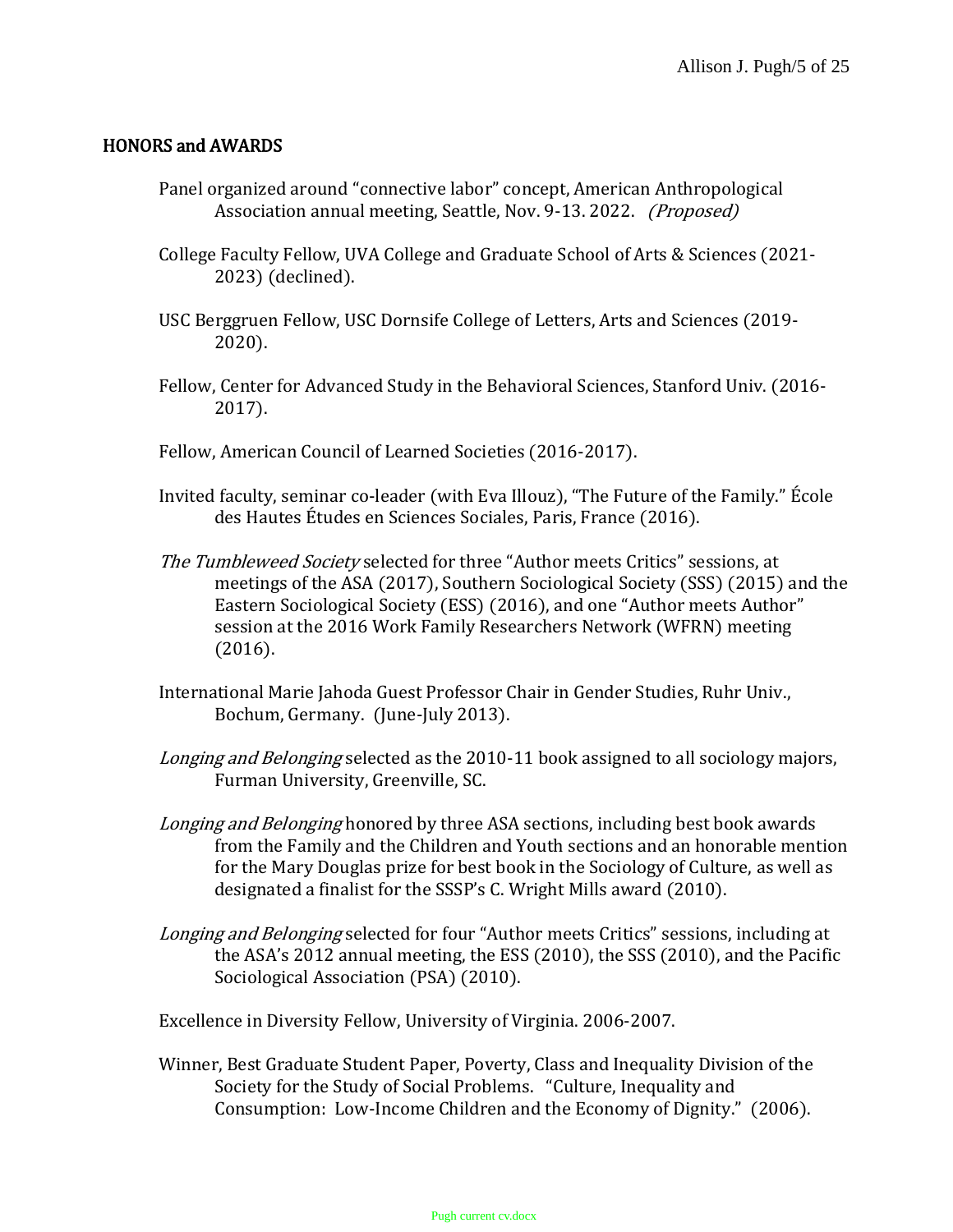### EXTERNAL RESEARCH GRANTS and FELLOWSHIPS

#### To fund my own research

- National Science Foundation. "The Last Human Job?: Systematizing Connective Labor." PI: Allison J. Pugh. \$205,000. (2018-2022).
- USC Berggruen Fellow, USC Dornsife College of Letters, Arts and Sciences (2019- 2020).
- Fund for the Advancement of the Discipline award, American Sociological Association (ASA). "The Rationalization of Relational Labor." PI: Allison J. Pugh. \$8,000 (2016-2018).
- Fellow, Center for Advanced Study in the Behavioral Sci. at Stanford Univ. (2016- 2017).

Fellow, American Council of Learned Societies (2016-2017).

- Distinguished Visiting Fellow, Advanced Research Collaborative, The Graduate School and University Center of the City University of New York. (2017, Declined).
- Postdoctoral Research Fellowship, United States Study Center, Sydney, Australia (2010-2011).
- Alfred P. Sloan Foundation Work-Family Career Development Grant. One of five selected nationally from across the social sciences. \$45,000, (2008-2010).
- Alfred P. Sloan Foundation Officer Grant, Workplace, Workforce and Working Families Program. "The Economy of Dignity: Parents, Children and the Negotiation of Spending." \$26,169 (2007).
- National Science Foundation Doctoral Dissertation Research Improvement Grant. \$7,500 (2002).

### To fund graduate student research

- American Sociological Association Doctoral Dissertation Research Improvement Grant for Patrice Wright: "Felt Inequalities: Race, Culture and Emotion in Reproductive Healthcare." (2022).
- National Science Foundation. "RAPID: Pandemic School Closures and Teacher Student Relationships." Grant to fund COVID-related extensions of Brooke Dinsmore's dissertation research. \$150,763. (2020-2021).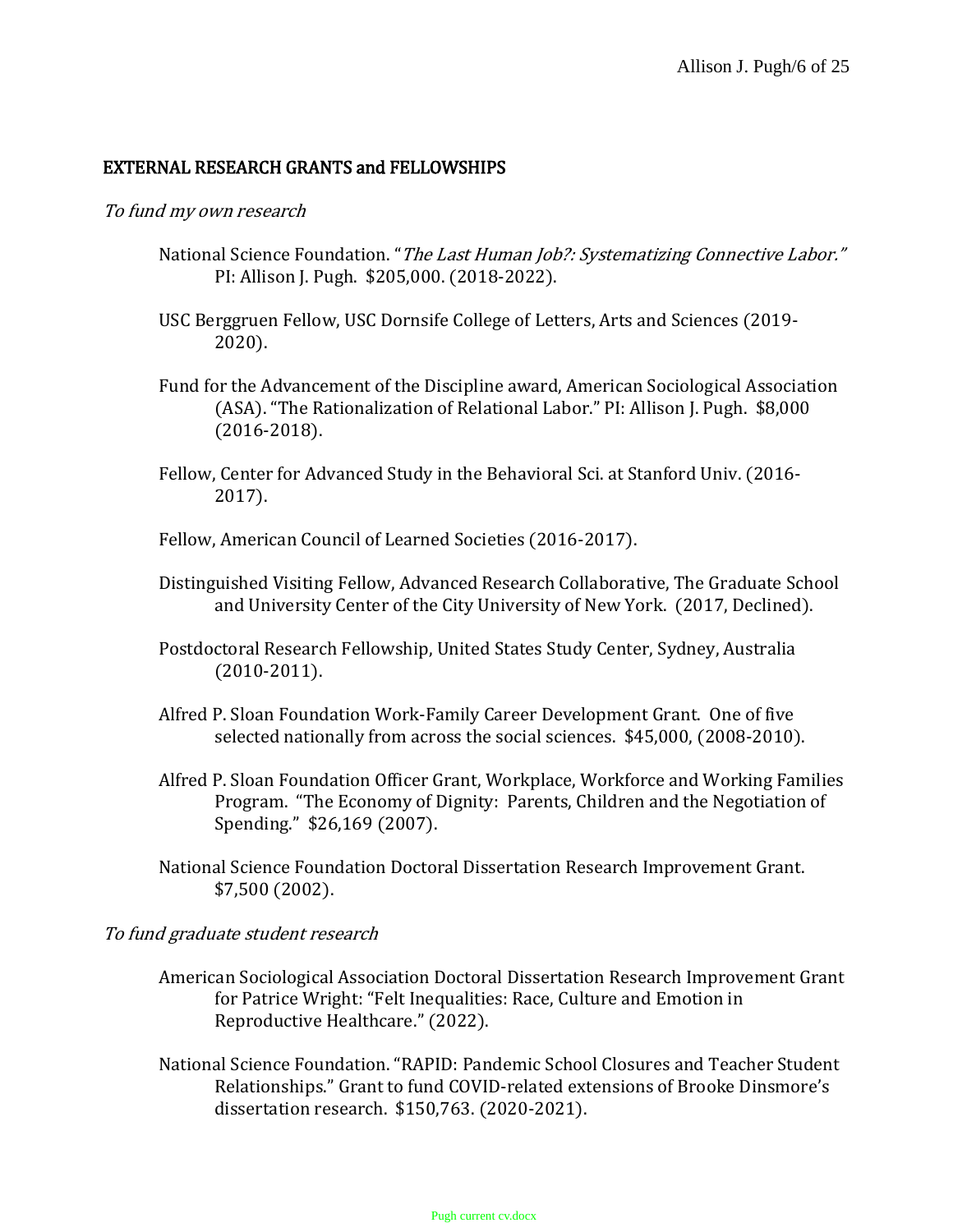- National Science Foundation Doctoral Dissertation Research Improvement Grant for Brooke Dinsmore: "Relational Cultures, Inequality and Belonging: Race, Class and Teacher-Student Relationships in Two U.S. High Schools." (2019).
- National Science Foundation Doctoral Dissertation Research Improvement Grant for Fauzia Husain: "Managing Cultural Change: Women Navigating Purdah and Security at the Borders of Disease, Deviance, and Transportation." (2017).
- National Science Foundation Doctoral Dissertation Research Improvement Grant for Sarah Mosseri: "The Processes and Politics of Trust at Work." (2017).

### INTERNAL GRANTS

### University of Virginia:

- Research Support in the Arts, Humanities and Social Sciences. (2013, 2015, 2016, 2018).
- Faculty Summer Research Award in Humanities & Social Sciences. (2008, 2009, 2012, 2014, 2015, 2018, 2019).
- Ellen Bayard Weedon Travel Grant, East Asia Center. (2018).
- Sesquicentennial Associateship (research leave), College and Graduate School of the Arts & Sciences (2010-2011, 2017-2018).
- Pavilion Seminar Support, Dean of the College of Arts and Sciences. (2013).
- Richard D. Donchian Fellowship in Ethics, Institute for Practical Ethics and Public Life. \$10,000 (2012).
- Youth-Nex Center to Promote Effective Youth Development Grant. \$39,028 (declined, 2012).
- Bankard Fund for Political Economy Research Award. \$29,992 (2011-2012).
- Professors as Writers Book Manuscript Conference Grant, Teaching Resource Center. (2011-2012).
- Arts and Sciences Council Faculty-Student Interaction grant (2007).

Excellence in Diversity Fellowship (2006).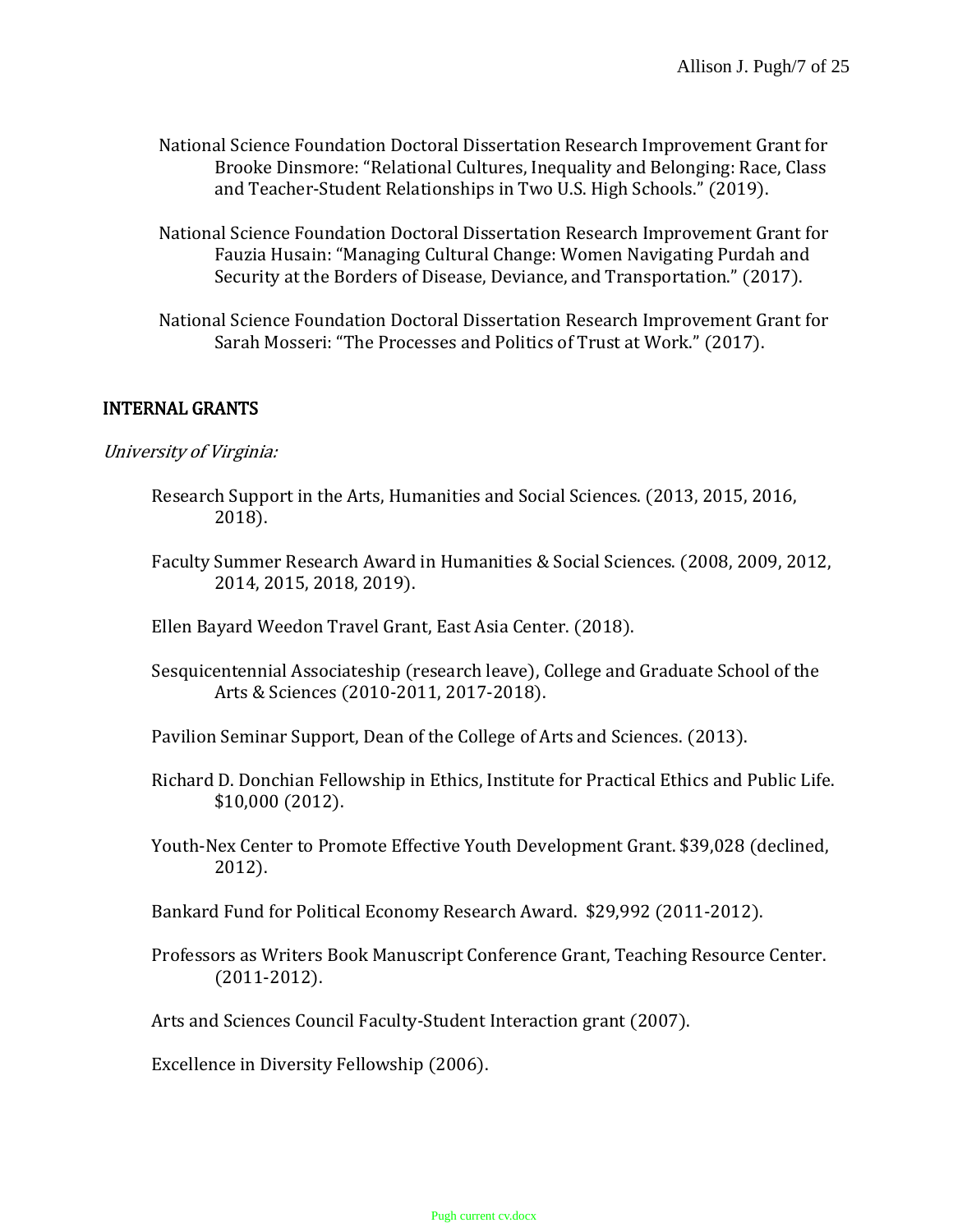Support for the Intimacy Lectures

Buckner W. Clay award in the Humanities, Clay Endowment for the Humanities. \$7,250. (2015-2016)

Page-Barbour Fund. \$15,000 (2014-2015).

Center for International Studies. \$8,000 (2013-2014).

Support for the UVa Field Methods Workshop

Buckner W. Clay award in the Humanities, Clay Endowment for the Humanities. \$5,000 (2018-2019)

Dean of the College of Arts & Sciences (2013, 2014, 2015, 2018).

Vice-Provost Office for Academic Affairs. (2013, 2014, 2015).

### WORK IN PROGRESS (selected)

- Pugh, Allison J. Seeing Each Other: Work, Intimacy and the Power of Connecting. Under contract, Princeton University Press.
- Pugh, Allison J. "Constructing What Counts as Human at Work: Enigma, Emotion and Error in Connective Labor." American Behavioral Scientist. Special issue on "Automated Labor, Digital Technology, and the New Economy," edited by Jeremy Schulz and Barry Wellman. Accepted.
- Pugh, Allison J. "Connective Labor as Emotional Vocabulary: Inequality, Mutuality and the Politics of Feelings in Care-Work." Under review.
- Pugh, Allison J. "The Legacy of Relationship." In Freeden Blume Oeur and C.J. Pascoe, eds., Gender Replay: Reflections on Youth, Feminism, and Schools. New York: NYU Press. Under review.
- Allison J. Pugh and Sarah Mosseri. "Resonance and Reflexivity in Ethnography: On Ambivalence and Contradiction in an Era of 'Transparency.'" Under review.
- Pugh, Allison J. "Connective Labor as Cultural Meaning-Making: Recognition, Emotions, and Resonance." Manuscript available upon request.
- Pugh, Allison J. "Insecurity Culture at Work and at Home." Invited chapter for Victor Tan Chen, Sabina Pultz, and Ofer Sharone, eds. Handbook on Unemployment and Society. Edward Elgar Publishing. Manuscript in progress.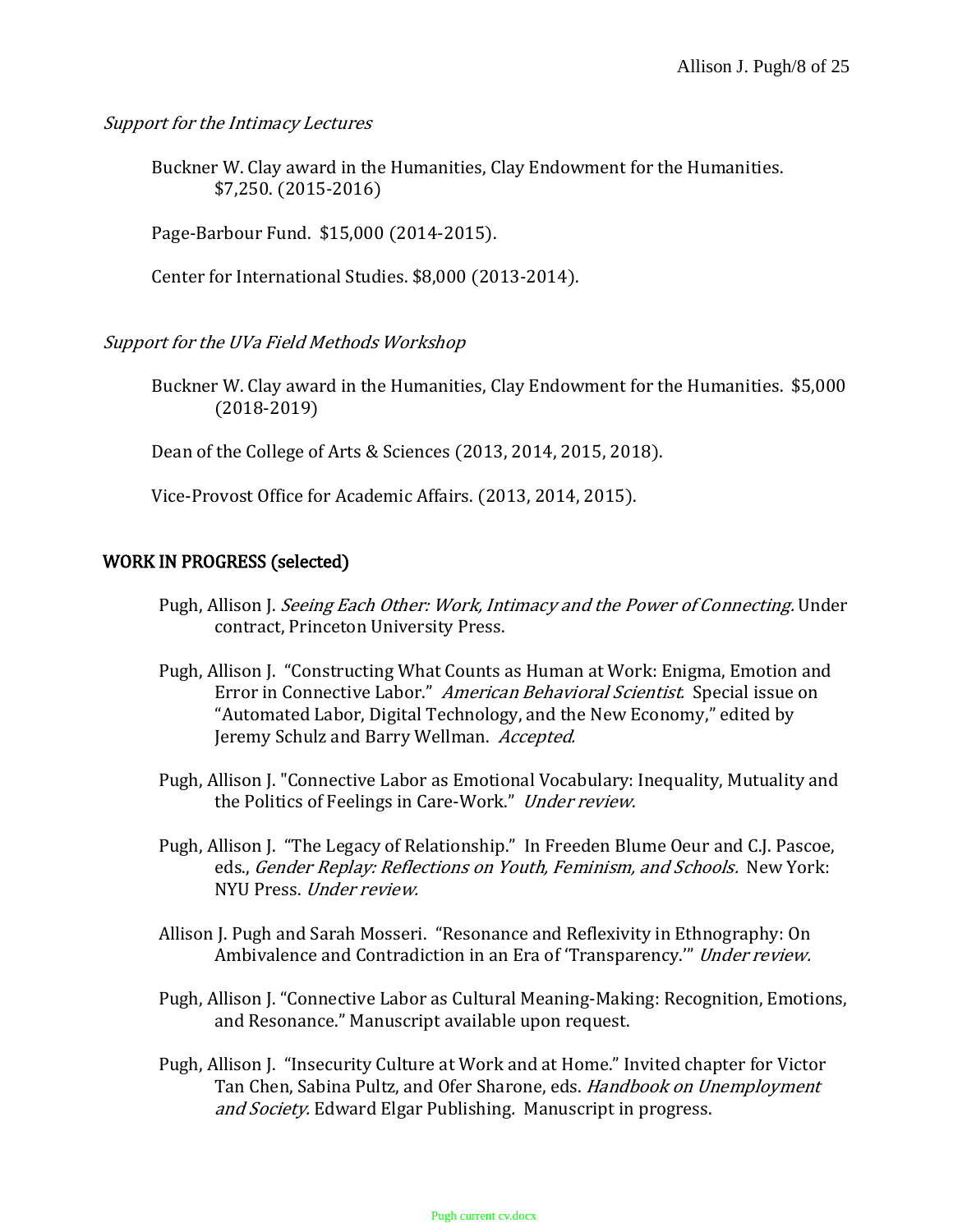### SHORTER ESSAYS AND BOOK REVIEWS

- Pugh, Allison J. Forthcoming. Q&A on in-depth interviewing. In Victor Tan Chen, Gabriela Leon-Perez, Julie Honnold, and Volkan Aytar, eds. The Craft of Sociological Research: Principles and Methods of Collecting. Analyzing, and Presenting Social Science Data. Virginia Commonwealth University. Open access text sponsored by the Virtual Library of Virginia.
- Pugh, Allison J. Forthcoming. Book Review: The Sociology of Children's Rights. By Brian Gans. Contemporary Sociology: A Journal of Reviews.
- Pugh, Allison J. 2021. "What Does Job Insecurity Do?: Talking to, and Learning from, Arne Kalleberg's Precarious Lives: Job Insecurity and Well-Being in Rich Democracies." Symposium at Contemporary Sociology: A Journal of Reviews. Vol. 50 (2): 101-104.
- Pugh, Allison J. 2021. Book Review: Taken for Granted: The Remarkable Power of the Unremarkable. By Eviatar Zerubavel. American Journal of Sociology. Vol 126 (5): 1305-6.
- Pugh, Allison J. 2019. Book Review: Approaches to Ethnography: Analysis and Representation in Participant Observation. eds. Colin Jerolmack and Shamus Khan. Contemporary Sociology: A Journal of Reviews. 48 (5): 550-1.
- Pugh, Allison J. 2019. Book Review: Precarious Lives: Job Insecurity and Well-Being in Rich Democracies. By Arne L. Kalleberg. Social Forces 97 (4): 1-3.
- Pugh, Allison J. 2018. Book Review: Coming of Age in the Other America. By Stefanie DeLuca, Susan Clampet-Lundquist, and Kathryn Edin. Contemporary Sociology: A Journal of Reviews. January 47 (1): 59-60.
- Zeno, Elissa and Allison J. Pugh. 2018. Book Review: Mothering Through Precarity: Women's Work and Digital Media by Julia A. Wilson and Emily Chivers Yochim. Gender & Society. Vol. 32 (2): 278-280.
- Pugh, Allison J. 2016. "What Time Shows Us about Inequality, Gender, and Power at Work." Extended review of Unequal Time: Gender, Class and Family in Employment Schedules. By Dan Clawson and Naomi Gerstel. Contemporary Sociology: A Journal of Reviews. January vol. 45 no. 19-13.
- Pugh, Allison J. and Plater, Allister Pilar. 2016. "Value of children." In Oxford Bibliographies in Childhood Studies. Ed. Heather Montgomery. New York: Oxford University Press.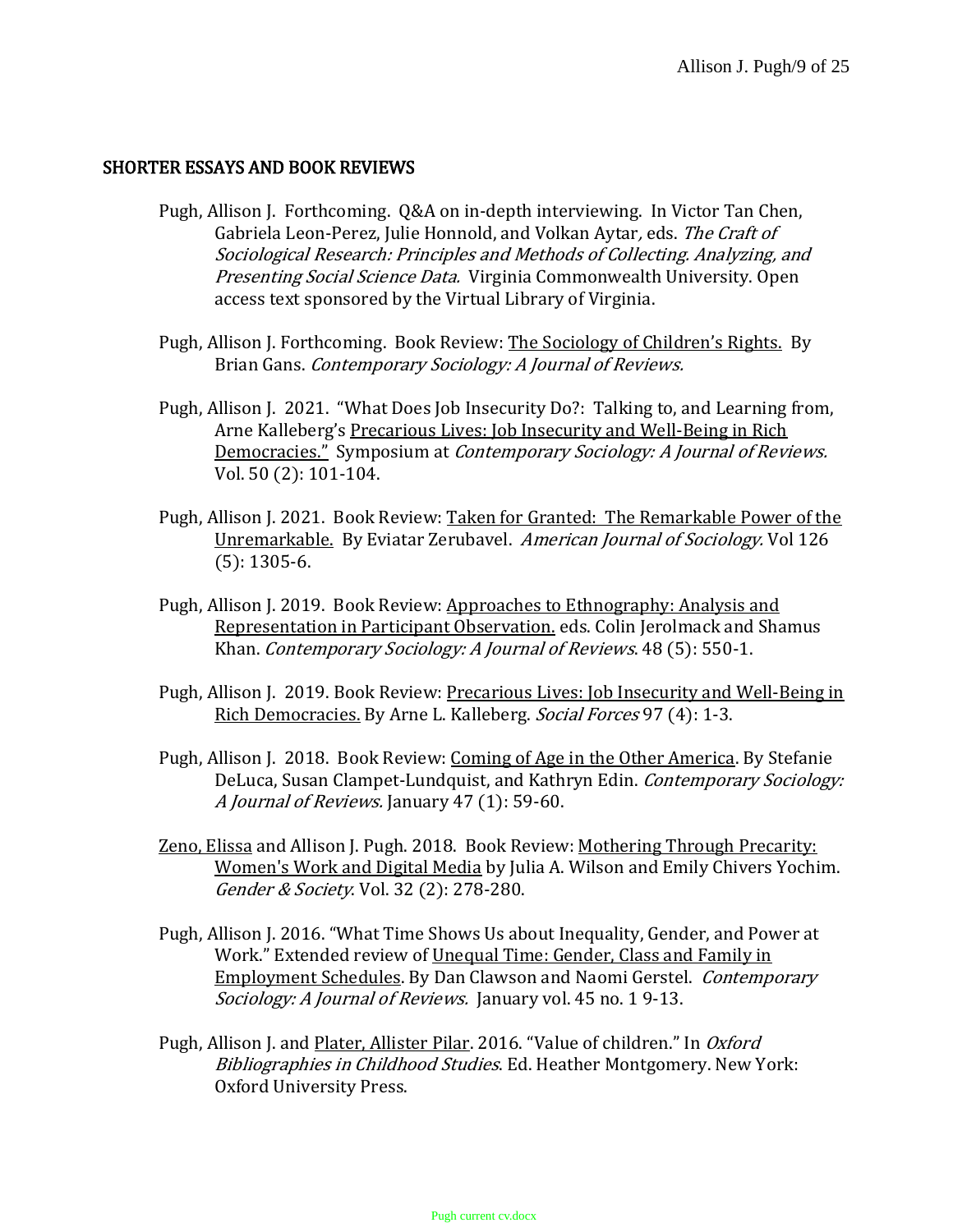- Pugh, Allison J. and Candace Miller. 2015. "Flawed Consumers." The Wiley Blackwell Encyclopedia of Consumption and Consumer Studies. Daniel Thomas Cook and J. Michael Ryan, eds. Malden, MA and Oxford: Blackwell Publishers.
- Pugh, Allison J. 2015. Book Review: The Agency of Children: From Family to Global Human Rights. By David Oswell. Contemporary Sociology: A Journal of Reviews. 44 (3): 394-396.
- Pugh, Allison J. 2014. "Insights from a Work-Family Scholar." (Invited essay). In Sweet, Stephen, ed.. The Work-Family Interface: An Introduction. Sage.
- Pugh, Allison J. 2014. Book Review: The Gender Trap: Parents and the Pitfalls of Raising Boys and Girls. By Emily W. Kane. American Journal of Sociology. May 119(6):1773-1775.
- Pugh, Allison J. 2013. Moving Working Families Forward: Third Way Policies That Can Work. By Robert Cherry with Robert Lerman. Contemporary Sociology: A Journal of Reviews. 42: 832-833
- Pugh, Allison J. and Tonie Marie Gordon. 2013. "Consumption." Sociology of Work: An Encyclopedia. Vicki Smith, ed.
	- Selected as one of *Choice* magazine's "Outstanding Academic Titles of 2013."
- Pugh, Allison J. 2012. "The Social Meanings of Dignity at Work." The Hedgehog Review. 14(3): 30-38.
- Pugh, Allison J. 2011. Book review: Childhood and Consumer Culture. David Buckingham and Vebjørg Tingstad (eds.). Children & Society 25 (5): 417-418.
- Pugh, Allison J. 2010. DVD Review: "Consuming Kids: The Commercialization of Childhood." Media Education Foundation, Journal of Consumer Culture. 10 (1): 164-166.
- Pugh, Allison J. 2009. "Intimacy Meets Hard Times." Review of: Cherlin, Andrew. The Marriage Go-Round: The State of Marriage and the Family in America Today; and Olds, Jacqueline and Schwartz, Richard. The Lonely American: Drifting Apart in the Twenty-First Century. The American Prospect. For spring books issue, March.
- Pugh, Allison J. 2008. Book Review: Cold Intimacies: The Making of Emotional Capitalism By Eva Illouz. *Journal of Consumer Culture.* 8 (1), 2008, pp. 153.
- Pugh, Allison J. 2007. "Flawed Consumers." Encyclopedia of Sociology. George Ritzer, ed. Malden, MA and Oxford: Blackwell Publishers.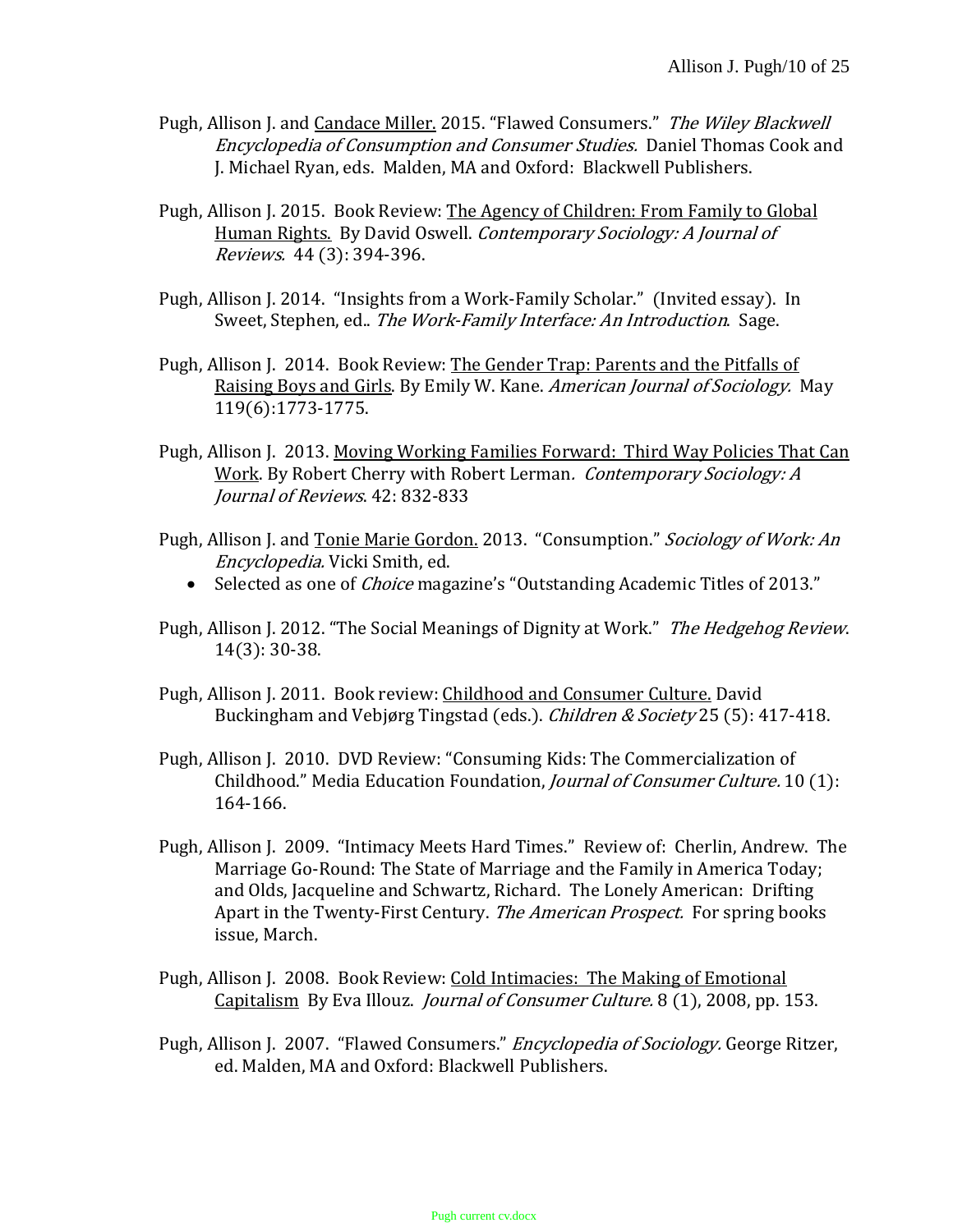- Pugh, Allison J. 2006. Book Review: Promises I Can Keep: Why Poor Women Put Motherhood before Marriage. By Kathryn Edin and Maria Kefalis, Gender & Society 20, pp. 557-559
- Pugh, Allison J. 2006. Book Review: The Ethnographic I: A Methodological Novel about Autoethnography By Carolyn Ellis. Contemporary Sociology: A Journal of Reviews. (35) 3, 2006, pp. 312-313.
- Pugh Allison J. 2006. Book Review: Making Sense of Motherhood: A Narrative Approach By Tina Miller. Journal of Marriage and the Family 68 (2): 271-273.
- Pugh, Allison J. 2003. Book Review: <u>Putting Work In Its Place: A Quiet Revolution</u>. By Peter Meiksins and Peter Whalley. Social Forces, 82 (2): pp. 847-9.
- Pugh, Allison J. 2002. Book Review: The Starter Marriage and the Future of Matrimony. By Pamela Paul. The New York Times Book Review, March 2, p. 19.
- Pugh, Allison J. 2002. Book Review: Alive and Kicking. By Harvey Araton. The New York Times Book Review, January 10, p. 21.
- Pugh, Allison J. 1998. Book Review: Good Enough Mothering? Feminist Perspectives on Lone Motherhood, Elizabeth Bortolaia Silva, ed., and Feminism and Families. Hilde Lindemann Nelson, ed.. Gender & Society, 12, 2: 234.
- Pugh, Allison J. 1997. Book Review: Bearing Meaning: The Language of Birth. By Robbie Pfeufer Kahn. Contemporary Sociology: A Journal of Reviews, 26, 2, March.

### KEYNOTES, PLENARIES, INVITED LECTURES, AND SPECIAL EVENTS

### International

- 2019. Keynote speaker. "The Future of Interpersonal Work: Inequality, Insecurity and Automation in Connective Labor." Conference on Real Work in the Virtual World. Helsinki, Finland, August.
- 2016. Keynote speaker. "Understanding Inequality: Children, Consumer Culture and Compassion." Child and Teen Consumption Conference. Aalborg, Denmark, April.
- 2013. Keynote speaker and Jackson Memorial Lecture, "The Hidden Injuries of Childhood Inequalities." At the "Childhood and Diversity – Multiple childhoods?" conference of the International Association of Francophone Sociologists – Research Committee on the Sociology of Childhood, and the Canadian Sociological Association, Halifax, Nova Scotia. June 27.
- 2013. Lecture to the Social Sciences Faculty. "Gender and the Emotional Geographies of Insecurity: Managing the Unrequited Contract at Work and at Home." University of the Ruhr, Bochum, Germany. June 19.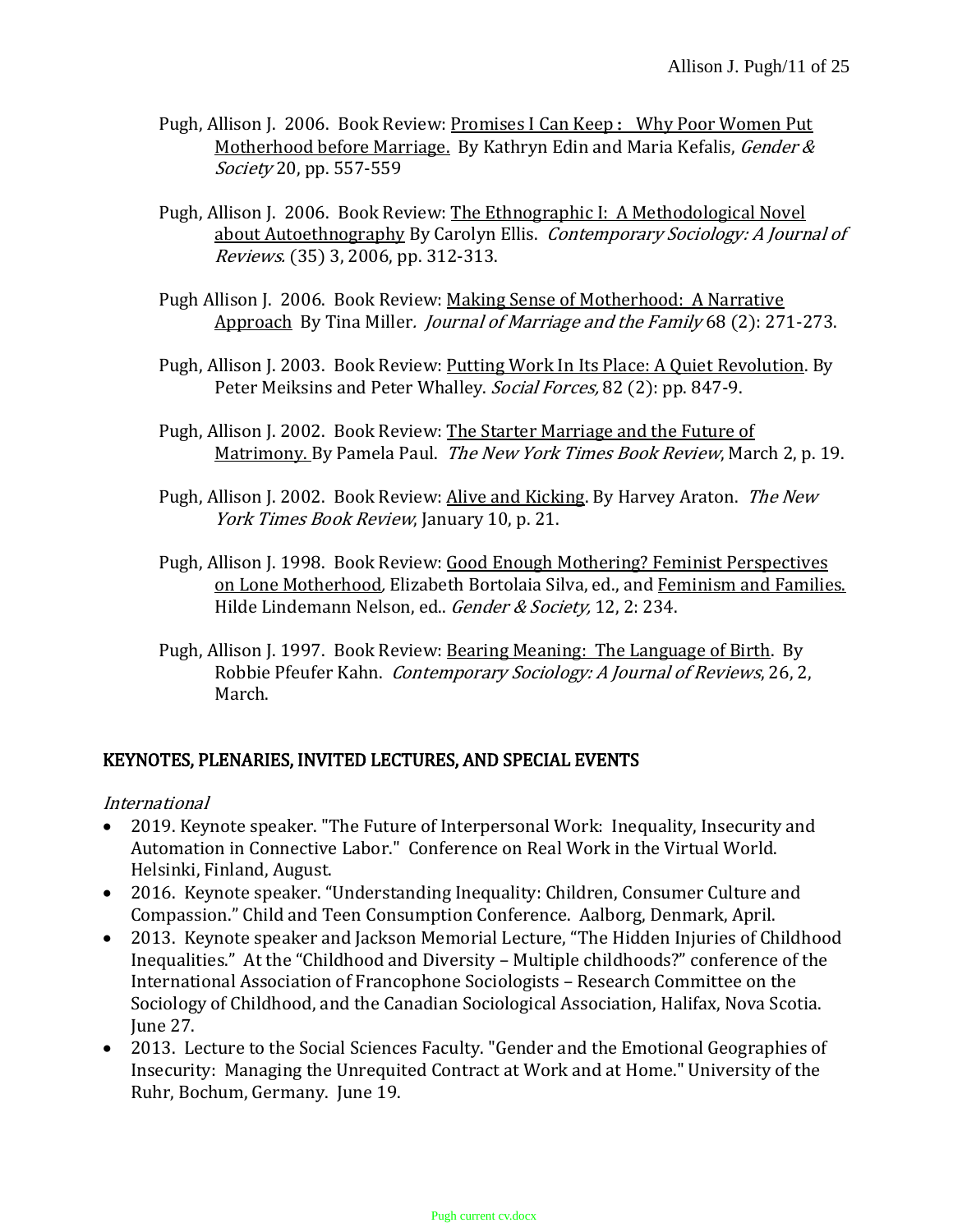- 2013. "The Coral Society: Reframing the Choice between Family Stability and Family Diversity." Migra! Network, University of the Ruhr, Bochum, Germany. June 18.
- 2013. "The 'Common Sense' of Insecurity: Cultural Strategies at Work." University Rhein-Waal, Kleve, Germany, June 13; Faculty of Gender and Work, University of Bielefeld, Germany, July 3; Hans Böckler Foundation, Dusseldorf, Germany, July 11.

## National

- 2022. Discussant, Panel organized around 'connective labor" concept, American Anthropological Association annual meeting, Seattle, Nov. 9-13. 2022. (Proposed).
- 2019. Keynote speaker. Leadership Conference. Virginia Society for Human Resource Management. Staunton, VA. January 11.
- 2017. Keynote speaker, Micro-conference on "Poverty, Inequality and Work Today," 20<sup>th</sup> anniversary of the Shepherd Program for the Interdisciplinary Study of Poverty and Human Capability. Sponsored by the Shepherd program and the Roger Mudd Center for Ethics. Washington and Lee University. November 9.
- 2017. Presidential Panel, "Systematizing Human Connection: Contemporary Relationship Work." Eastern Sociological Society (ESS) meetings, Philadelphia, February.
- 2016. "Author Meets Author" session, discussion of The Tumbleweed Society and Marianne Cooper's *Cut Adrift*. Families and Work during Economically Unstable Times. Work Family Research Network meeting. Washington, DC. June.
- 2015-7. "Author Meets Critics" sessions on The Tumbleweed Society, ASA annual meeting, Montreal, Canada, August 2017; Eastern Sociological Society (ESS) Meetings, Boston, March 2016; SSS meetings, New Orleans, March 2015.
- 2015. "On How Precariousness Suppresses Compassion, and Other Gender Innovations We May Not Want." Alpha Kappa Delta (international sociological honor society) induction ceremony, University of Mary Washington. March 12.
- 2014. Presidential Panel: "The Paradox of Voice: What We Can Do with What People Tell Us." ASA panel on "Methodological Disagreements: Comparing the Value of Qualitative Interviews and Participant-Observation." ASA annual meeting, San Francisco, August.
- 2011. Annual Sociology Lecture. Furman University, Greenville, South Carolina, March 28-29.
- 2009-12. "Author Meets Critics" sessions on *Longing and Belonging*, ASA annual meeting, Denver, August, 2012; ESS meetings, Philadelphia, February 24-27, 2011; Pacific Sociological Association (PSA) annual meeting, Oakland, California, April 8-10, 2010; SSS annual meeting, New Orleans, April 2, 2009.
- 2008. Inaugural lecture for the Pi Gammu Mu undergraduate honor society for the social sciences. College of William and Mary. Williamsburg, VA. March 27.

## INVITED CONFERENCE AND DEPARTMENTAL PRESENTATIONS

Invited presentations on Seeing Each Other

 2022. "The Stratification of Human Contact: The Present and Future of Connective Labor." Sociology Department Colloquium. University of Pennsylvania. April 20.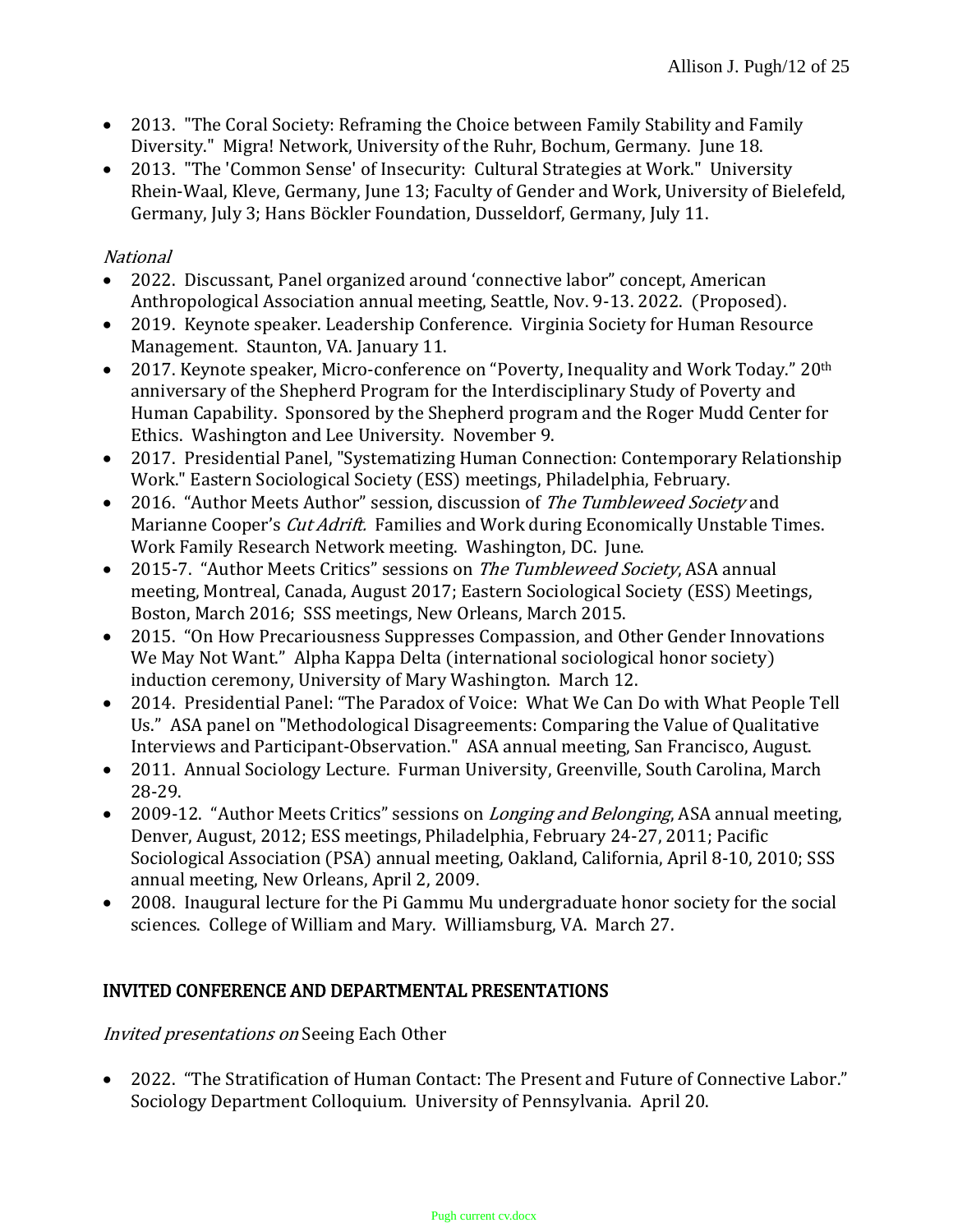- 2022. "The Stratification of Human Contact: The Present and Future of Connective Labor." Sociology Department Colloquium. Stony Brook University. April 4.
- 2021. "Connective Labor as Meaning-Making: Recognition, Emotions, and Cultural Resonance." Department of Sociology culture workshop series, University of California, Santa Barbara, April.
- 2020. "Invisible or Standardized?: Meaning, Metrics, and the Tradeoffs of "Connective Labor." Invited thematic session on "Cultural Imaginings of Work." ASA annual meeting, Sa Francisco, August. Canceled due to COVID pandemic.
- 2020. Family Working Group, Department of Sociology, University of California, Los Angeles. April. Canceled due to COVID pandemic.
- 2020. "The Meaning Makers: Connective Labor, Automation and the Stratification of Human Contact." Department of Sociology colloquium series. University of Southern California, February.
- 2019. "Meaning, Machines and the Future of Connective Labor." IAS Thursdays, Institute for Advanced Study, University of Minnesota. November.
- 2018. "Frameworks for an Inclusive Future of AI in Healthcare." AI in Medicine: Inclusion & Equity (AiMIE) Symposium, Department of Medicine, Stanford University.
- 2018. "The Automation of Connective Labor: On Shame, Inequality and AI." Sociology Colloquium. The New School for Social Research. March 5.
- 2017. "Systematizing Human Connection: Contemporary Relationship Work." SCANCOR: Scandinavian Consortium for Organizational Research. Stanford University Graduate School of Education. May 8.
- 2017. "Relational Work and Technology." Microsoft Research New England. Cambridge, MA. April.

# Invited presentations on Qualitative Methods

- 2023. Panelist, Book Forum, ASA annual meetings. Re: Annette Lareau, *Listening to* People (University of Chicago Press, 2021) and Kathleen Gerson and Sarah Damaske, The Science and Art of Interviewing (Oxford University Press, 2020). (Proposed)
- 2022. Special Symposium "Insights from Qualitative Methods Practices in Work-Family Scholarship." Work Family Researchers Network (WFRN) Biennial Conference. New York, June.
- 2022. Ethnography Workshop. Northwestern University. February 22.
- 2020. Presenter. ASA webinar "Qualitative and Quarantined: Techniques and Ethics of Online Interview Research." September.
- 2018. "Beyond the 'Trust Me' Fallacy: Value, Rigor and Resonance in Qualitative Methods." Gender and Sexuality Workshop, Department of Sociology, University of Michigan. Ann Arbor, MI, October.
- 2012. "The Uses of Contradiction: Gleaning Culture from Meta-Feeling in Interviews." Department of Comparative Human Development, University of Chicago. October.

Invited presentations on The Tumbleweed Society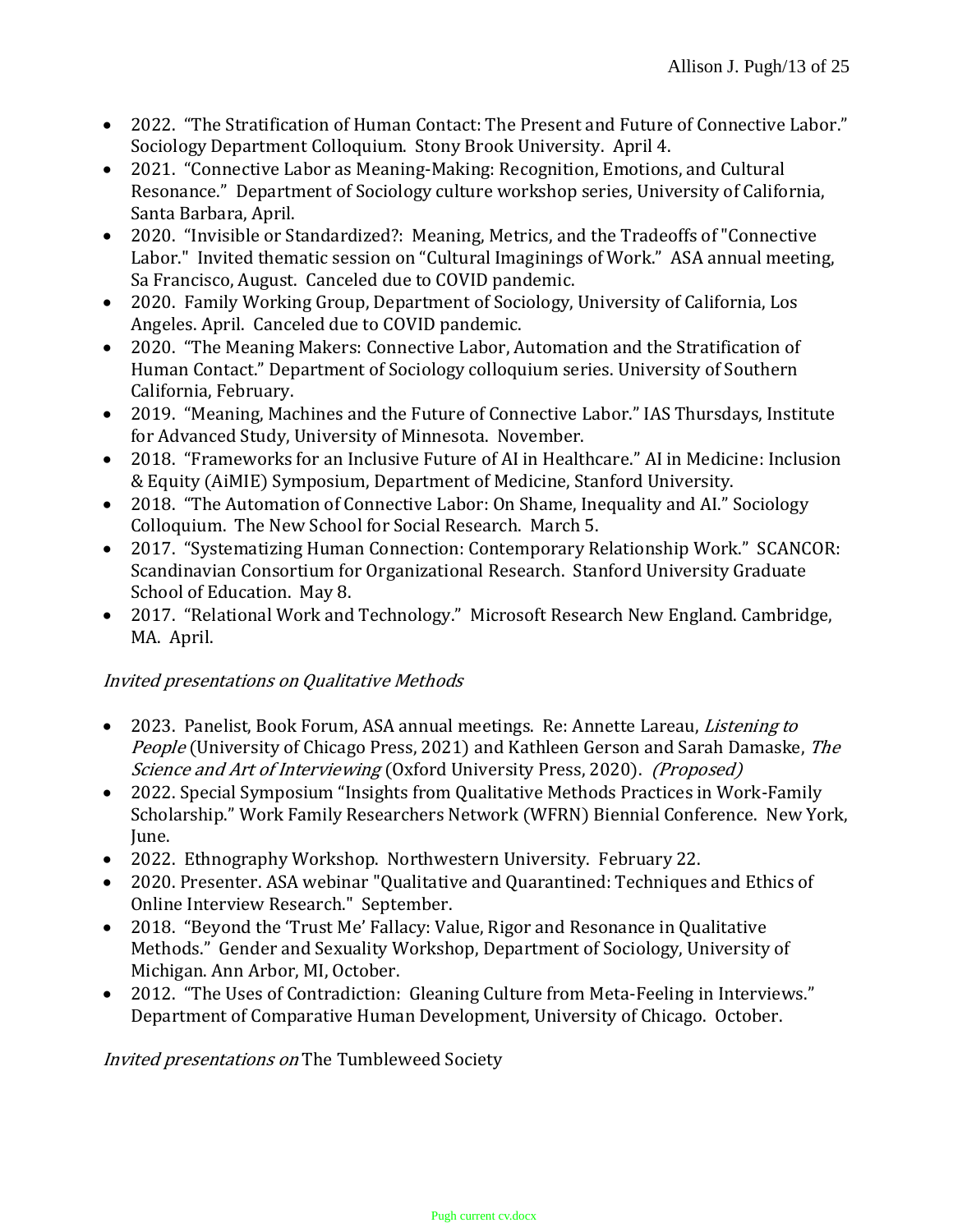- 2022. Thematic session, "The Far-Reaching Impact of Job Displacement and Precarity." ASA, Los Angeles, August.
- 2017. "The Tumbleweed Society: What Happens When People Assume Job Insecurity Is Inevitable." University of California, Davis. Davis, CA. May 5.
- 2016. "The Tumbleweed Society." Colloquium, Brandeis University Department of Sociology. Waltham, MA. October 20.
- 2016. "Work Transformations and the Flexible Heart: Precariousness, Emotions and Inequality." Featured Symposium: Families and Work during Economically Unstable Times. Work Family Research Network meeting. Washington, DC. June.
- 2015. "Sexuality in an Insecure Society." ASA Thematic Session, ASA annual meeting, Chicago, August.
- 2015. "The Tumbleweed Society." Department of Sociology and Anthropology Workshop, Washington and Lee University. April 29.
- 2015. "Gender and Precarity at Work." Conference in honor of Joan Smith, University of Vermont, Burlington, April 16.
- 2014. "Job Insecurity and the Making of Commitment: Culture and Inequality in the Tumbleweed Society." Thematic Session on "Identity work." ESS meeting, Baltimore, February 20-23.
- 2013. "Using Culture to Manage Insecurity: The Tumbleweed Society at Home." Colloquium, University of California, Berkeley, Sociology Department. March 18.
- 2012. "Reconciling Ourselves to the 'Common Sense' of Insecurity: Cultural Strategies at Work in the Tumbleweed Society." Colloquium at the University of Maryland, College Park, Department of Sociology. December 5.
- 2012. "The Strange Marriage of Irony and Passion: Culture and Intimacy in the Tumbleweed Society." Colloquium at the University of Massachusetts, Amherst, Department of Sociology. December 4.
- 2012. "The Right Way to Feel: Managing Expectations and Emotions at Work in an Insecure Age." Presentation to the "Redefining Work" Working Group, Clayman Institute for Gender Research at Stanford University. October.
- 2012. "The Moral Wall: Expectations, Emotions and Honor at Work in the New Insecurity." Sociology Colloquium. Georgetown University. Washington, DC. March 28.
- 2011. "The Tumbleweed Society: Re-working Honor and Betrayal in an Age of Insecurity." University of Missouri Sociology Colloquium. September 23.
- 2011. "The Planned Obsolescence of Other People: Consumer Culture, Insecurity and Connection." Conference on "Being Human in a Consumer Society," Social Trends Institute, Barcelona, Spain, March 31-April 2.
- 2011. "The Uses of Betrayal: Emotions, Culture and Action Among the Postindustrial Jetsam." Boston University Sociology Departmental Seminar Series. March 24-25.

## Invited presentations on Longing and Belonging

 2010. "Managing Distaste: Allowances and Ambivalence in Affluent Families." Conference on "Reconsidering the American Dream: Middle Class Families Experience the 21st Century," Center on the Everyday Lives of Families, UCLA, April 29-30.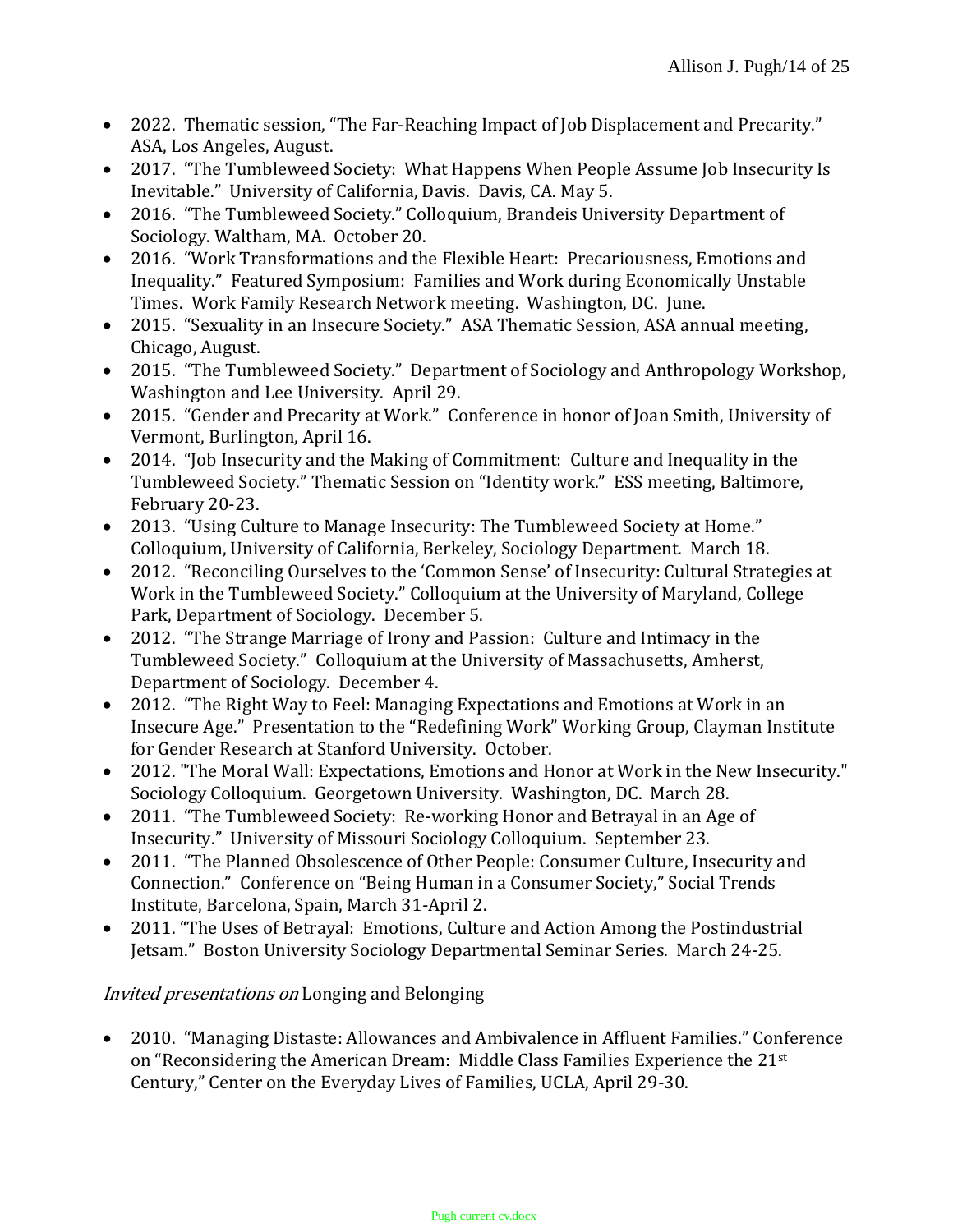- 2010. "How People Use Culture: Beyond Distinction." Colloquium at University of Massachusetts, Amherst. March 9.
- 2009. "Distinction, Boundaries or Bridges?: Children, Inequality and the Uses of Consumer Culture." Department of Sociology, State University of New York-Buffalo. October 28.
- 2006. "Economies of Dignity: Consumption, Childrearing and Inequality." York University, Toronto, Ontario, Canada. January 12.

## Other Invited Presentations

- 2022. Expert Panelist. "Technological Futures of Care." Scholars-in-Dialogue session. Carework Virtual Symposium on "Moving Past Emergency Responses: Care as Essential Infrastructure." March 3.
- 2021. Discussant, Roundtable on Dan Cook's The Moral Project of Childhood: Motherhood, Material Life, and Early Children's Consumer Culture. Social Science History Association. Philadelphia, November 11-14.
- 2021. Panelist in Book Salon, Aliya Rao's Crunch Time: How Married Couples Confront Unemployment. ASA meetings, August.
- 2021. Critic in Author Meets Critics Panel, Pawan Dhingra's Hyper Education: Why Good Schools, Good Grades and Good Behavior Are Not Enough. ESS meetings, February.
- 2020. Panelist in Book Salon for Arne Kalleberg's *Precarious Lives: Job Insecurity and* Well-Being in Rich Democracies. ASA annual meeting. San Francisco, August.
- 2019. Critic in Author Meets Critics Panel, Jessica Calarco's Negotiating Opportunities: How the Middle Class Secures Advantages in School. ESS meetings, Boston, March.
- 2019. Critic in Author Meets Critics Panel, Pei-Cha Lan's Raising Global Families. ESS, Boston, March.
- 2018. Participant, "Working Towards Shared Prosperity," a joint academic-executive dialogue sponsored by The University of Michigan's Ross School of Business and The Aspen Institute's Business & Society Program. Ann Arbor, MI, October.
- 2018. Critic in Author Meets Critics Panel, Jennifer Utrata's Women without Men: Single Mothers and Family Change in the New Russia. ASA meetings, Philadelphia, August.
- 2018. Critic in Author Meets Critics Panel, Rachel Sherman's Uneasy Street: The Anxieties of Affluence. Eastern Sociological Society meetings, Baltimore, February.
- 2018. Critic in Author Meets Critics Panel, Amy Best's Fast-Food Kids: French Fries, Lunch Lines and Social Ties. Eastern Sociological Society meetings, Baltimore, February.
- 2017. Featured Panelist, "Children, Families, & Relational Work in Consumption." Consumers and Consumption @Yale Symposium, New Haven CT. March 31.
- 2015. "The Cultural Appendix: Theorizing Work and Intimacy." Workshop presentation, Center for Cultural Sociology, Yale University. December 11.
- 2015. "Research with Children and Youth: Lessons for Social Theory." Discussant. ASA Panel, ASA annual meeting, Chicago, August.
- 2015. Critic in Author-meets-critics panel, The Hero's Fight: African Americans in West Baltimore and the Shadow of the State, author Patricia Fernández-Kelly. Southern Sociological Society (SSS) meetings, New Orleans, March.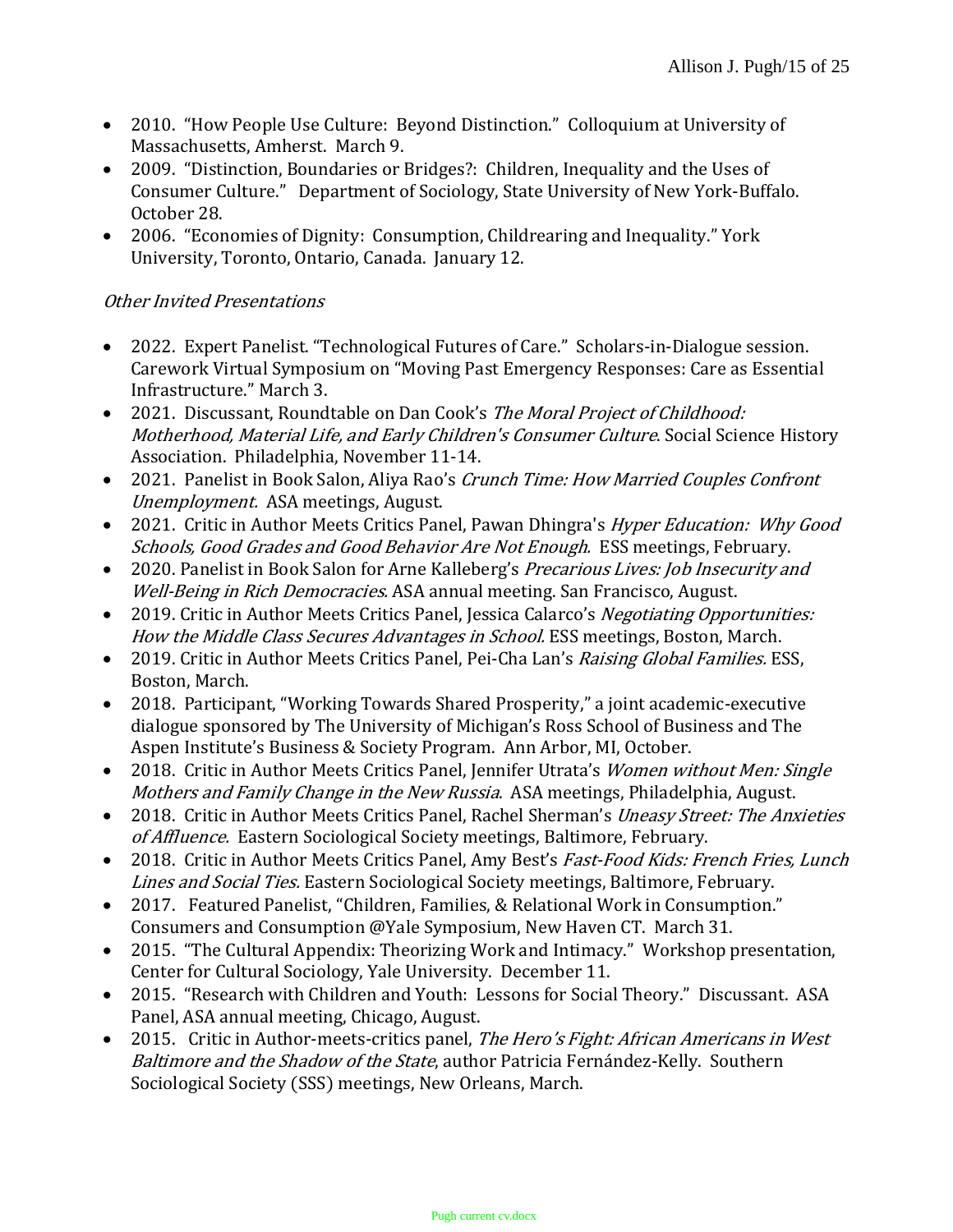- 2014. Thematic Session on the 25<sup>th</sup> anniversary of *The Second Shift*. Invited discussant. ASA annual meeting, San Francisco, August.
- 2014. Author-meets critics,  $25<sup>th</sup>$  anniversary of *The Second Shift*. Invited discussant. Work and Family Researchers Network Conference (WFRN), New York. June.
- 2014. "The Theoretical Costs of Ignoring Childhood: What Children Have to Tell Us About Inequality, Independence, and Insecurity." Childhood Studies Speaker Series, University of Pittsburgh. April 2.
- 2012. "Inequality, Insecurity, and Interdependence: What Sociology Can Learn from Children/Childhoods." Invited panelist, Thematic Session on Children and Childhood, ASA annual meeting, Denver, August.
- 2012. Invited panelist. "The Importance of Being Conceptual." ESS meetings, New York, February 23-26.
- 2011. "Beyond the Adult Universal: Childhood Research and Intellectual 'Progress'." University of South Florida Sociology Colloquium. November 18.
- 2010. "Critic" in Author Meets Critics session on Michael Messner's book, It's All for the Kids, ASA annual meeting, (Atlanta, Georgia). August 14-17.
- 2010. "Critic" in Author Meets Critics session on Hava Gordon's book, We Fight to Win: Inequality and the Politics of Youth Activism, Pacific Sociological Association (PSA) meeting, (Oakland, California). April 8-10.

# OTHER CONFERENCE PRESENTATIONS, TALKS, SPEECHES

- 2021. "Connective Labor as Emotional Vocabulary: Inequality, Mutuality and the Politics of Feelings in Care-Work." Sociology of Emotions Section Session on "Emotions and Inequality." ASA annual meetings, August (virtual).
- 2021. "Expanding the Emotional Vocabulary: Connective Labor and the Politics of Feelings in Care-Work." The Social Life of Care Conference, Center for Research in the Arts, Social Sciences and Humanities, University of Cambridge, UK, May (virtual).
- 2019. "Beyond the 'Trust Me' Fallacy: The Credibility Crisis, Rigor, and Resonance in Qualitative Methods." Regular session on Qualitative Methodology. ASA annual meetings, August, New York.
- 2018. "The Power of Witnessing Work: AI and What Humans Do for Each Other." Session on "Artificial Feelings: The Politics and Perceptions of AI," sponsored by the Section on Science, Knowledge and Technology. ASA annual meetings, Philadelphia, PA, August.
- 2017. "The Moral Measure of Overwork." Thematic Session on "Global Work, Culture and Inequality." ASA annual meetings, August, Montreal.
- 2017. "The Rationalization of Relational Labor.' Global Carework Summit. Lowell, MA. June.
- 2017. "The Rationalization of Relational Work: Three Challenges in Systematizing Human Connection." Data and Society Institute: Work, Labor and Automation Workshop. January, New York.
- 2015. (with Sarah Mosseri). "The Cultural Contestation of Overwork on Twitter." Eastern Sociological Society (ESS) meetings, New York, February.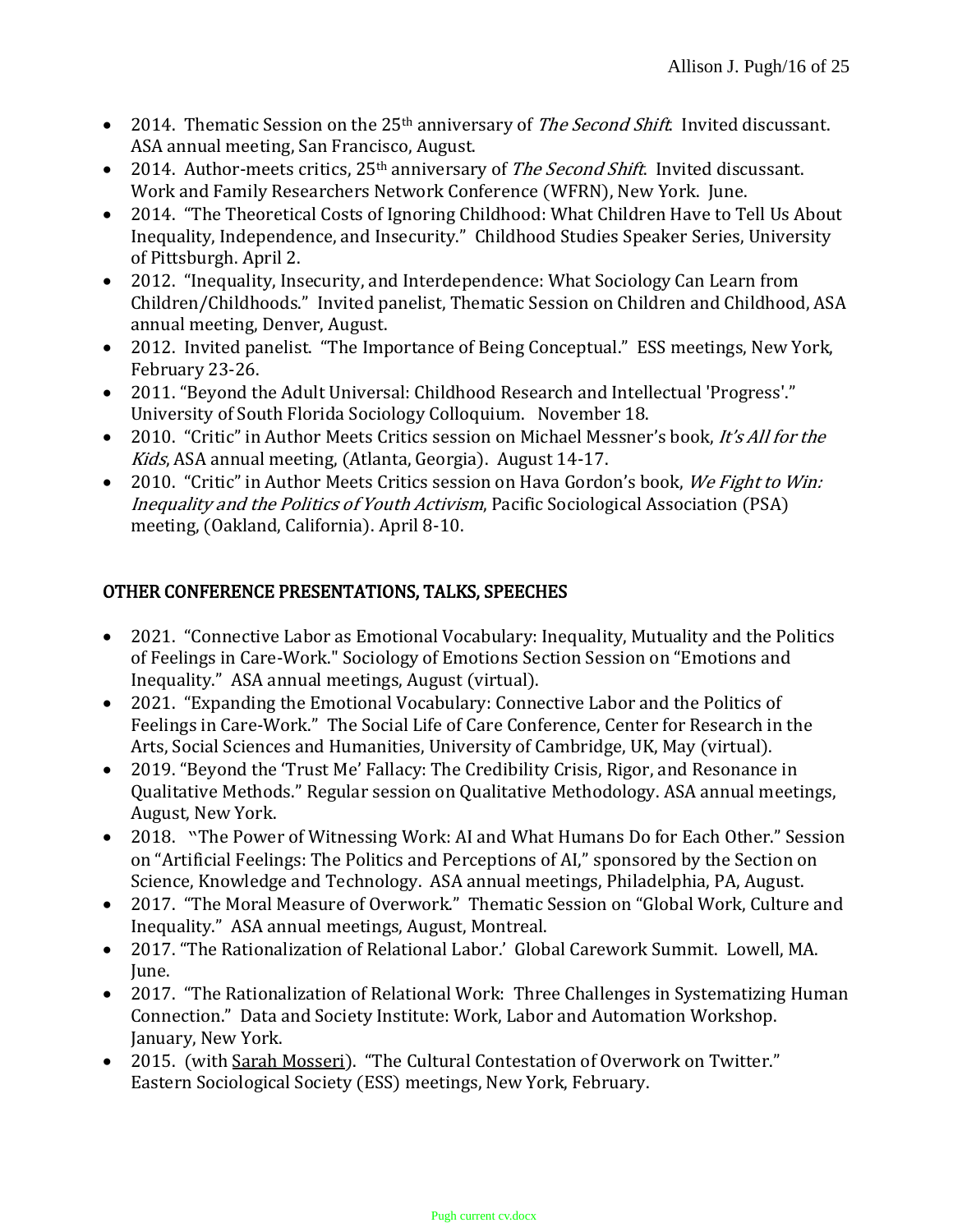- 2015. "The Gendered Cultural Impact of Precarious Work." Sociologists for Women in Society winter meeting, Washington DC, February.
- 2014. (with Sarah Mosseri). "The Cultural Contestation of Overwork." Work Family Researchers Network (WFRN) Conference, New York, June.
- 2013. Workshop on The Tumbleweed Society. Essen College of Gender Studies. University of Duisburg-Essen, Germany. July 2.
- 2012. "The Tumbleweed Society: Reworking Honor and Betrayal in Work and Intimacy." (WFRN) Conference, New York. June 14-16.
- 2012. "Commitment Heroism: Gendered Cultures of Need and Sacrifice in an Age of Insecurity." ESS meetings, New York, February 23-26.
- 2011. "The Tumbleweed Society: Jokes, Detachment Brokers and Other Cooling Strategies in an Insecure Age." Special session on "Postindustrial Culture and the Flexible Self: Beyond the Cubicle." American Sociological Association (ASA) annual meeting, Las Vegas, August 20-23.
- 2011. "To Raise the Flexible Child: Lessons of Commitment and Betrayal in Postindustrial Insecurity." Young lives, Changing Times: Perspectives on Social Reproduction. Symposium of the Department of Anthropology, The University of Sydney at Camperdown. June 8.
- 2011. "Producing the Flexible Self: Jokes, Detachment Brokers and Other Cooling Strategies in an Insecure Age." United States Study Centre, University of Sydney at Camperdown. May 25.
- 2010. "Postindustrial Flexibility and Commitment Among African-American and White Working Mothers." ESS meeting. (Boston, MA). March 18-21.
- 2009. "Culture as Connection, Visibility and Belonging: Children Managing Inequality." Section on Sociology of Culture session, "What's New at the Intersection of Culture and Stratification?" ASA annual meeting, (San Francisco, CA). August.
- 2008. "When Parents Say No: Resisting Children's Consumer Desires." Regular Session on Parenthood, ASA annual meeting, (Boston, MA). August 1-4.
- 2007. "The 'Consumption We Live By': Symbolic Deprivation and Indulgence in Childrearing." Consumer Studies Research Network, (New York, NY). August 10.
- 2007. "Why Do Low-Income Parents Spend Relatively More on Their Children?: 'Feeling Horizons' and the Economy of Dignity." ESS (Philadelphia, PA). March 17.
- 2006. "Culture, Inequality and Consumption." Session for award-winning papers. Society for the Study of Social Problems meeting, (Montreal, Canada). August 11.
- 2006. "The Economy of Dignity for Low-Income Children." Society for the Study of Symbolic Interaction meeting, (Montreal, Canada). August 13.
- 2005. "Exposing Kids to Difference: Habitus, Race and Class." Putting Bourdieu to Work II, University of California, Berkeley, May 12.

# At the University of Virginia

- 2016. "Protecting or Marginalizing Children?: Children, Culture and Inequality." Advocacy Grand Rounds speaker, UVa Department of Pediatrics. May 12.
- 2016. "On the Cutting Edge of Intimacy: Multi-Parent Families Negotiating Cultural Change." UVa Intimacy Lectures. March 24.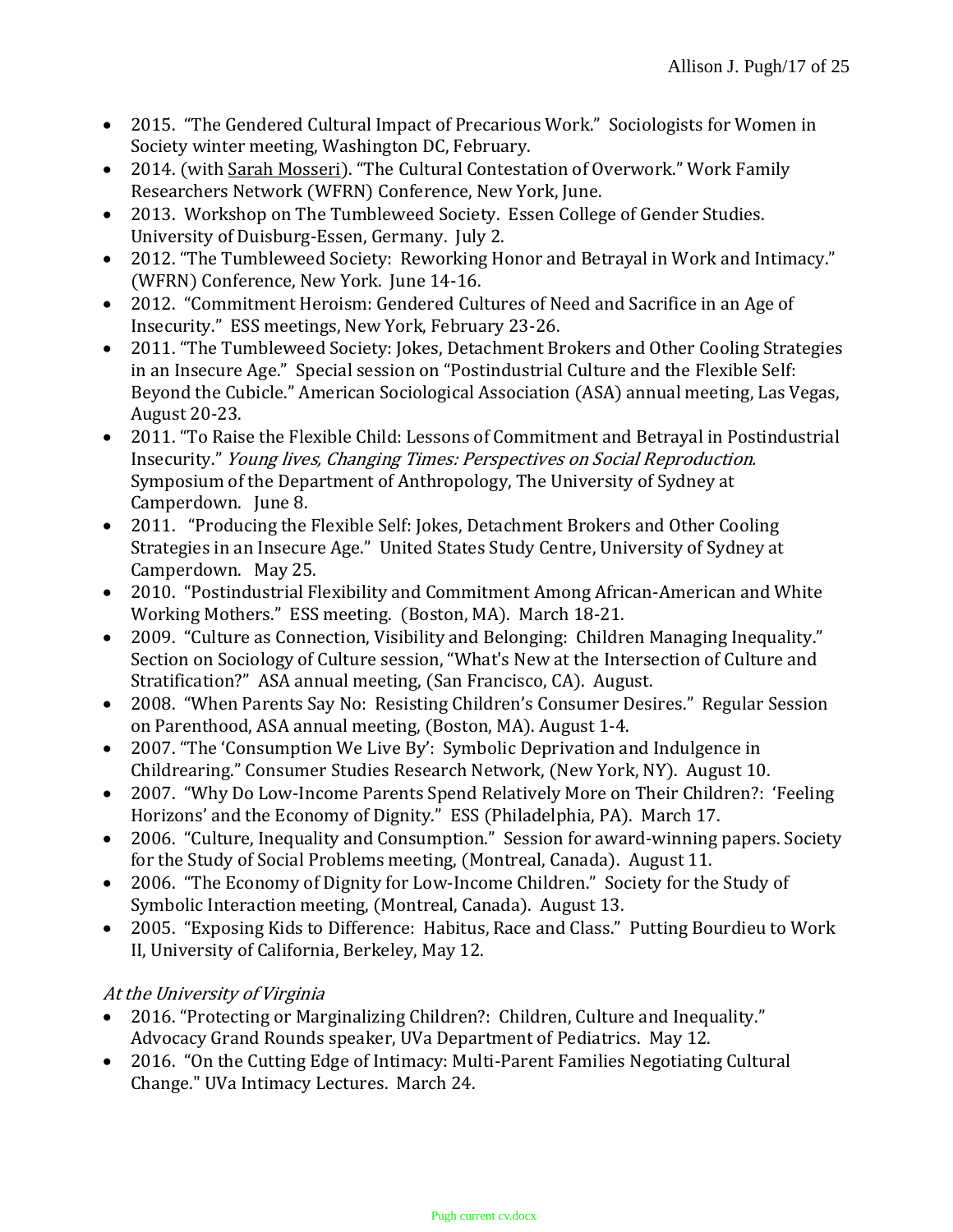- 2014. Invited presentation, Women's Work, sponsored by the Vice-Provost for Faculty Recruitment and Retention. March 19.
- 2012. Conference on "Work and Worth: Creation, Production and Freedom in the 21st Century Economy." Invited presentation. "Work, Obligation and the One-Way Honor System: A Relational Perspective." April 13-14, 2012.
- 2012. "Because Wisdom Can't Be Told: Exploring Contemplative Practices for Learning." Panel discussion at the January Teaching Workshop, Teaching Resource Center, January 17.
- 2009-2010. Talks on *Longing and Belonging* at the University of Virginia: Dept. of Psychology's Developmental lunch series (3/16/09); the McIntire School of Commerce's Marketing Department lunch series (12/4/09); Institute for Advanced Studies in Culture (2/26/10); Faculty Author Series at the Colonnade Club (3/23/10); Center for Children, Families and the Law (4/2/10)
- 2008. "Consumption as Care and Belonging: Economies of Dignity in Children's Daily Lives." Center for Critical Human Survival Issues Roundtable, Department of Anthropology, University of Virginia. October 27.

## TEACHING/ADVISING EXPERIENCE

University of Virginia Graduate courses: Sociology of Culture Qualitative Methods Sociology of Gender Sociology of the Family Graduate Research Workshop

University of Virginia Undergraduate Courses Sociology of Emotions Sociology of the Family Sociology of Childhood Love, Sex and Sociology Special Topics in Work: The Ethics of Insecurity Pavilion Seminar: Compassion, Culture and Inequality Care, Inequality and the Market USEM: Fear, Risk and Modernity: The Sociology of Safety

Member, Contemplative Pedagogy Workshop, Teaching Resource Center (2011-12).

University of Virginia Committees:

Advisor/Dissertation Chair: (11) Sociology: Nia Baker (in progress); Matthew Braswell (2016); Brooke Dinsmore (in progress); Tonie Gordon (2015); Jaime Hartless (2019; Assistant Professor, Farmingdale State College, SUNY); Fauzia Husain (2019; Lecturer in Arts First, University of Waterloo, Canada); Sarah Mosseri (2019; postdoctoral position,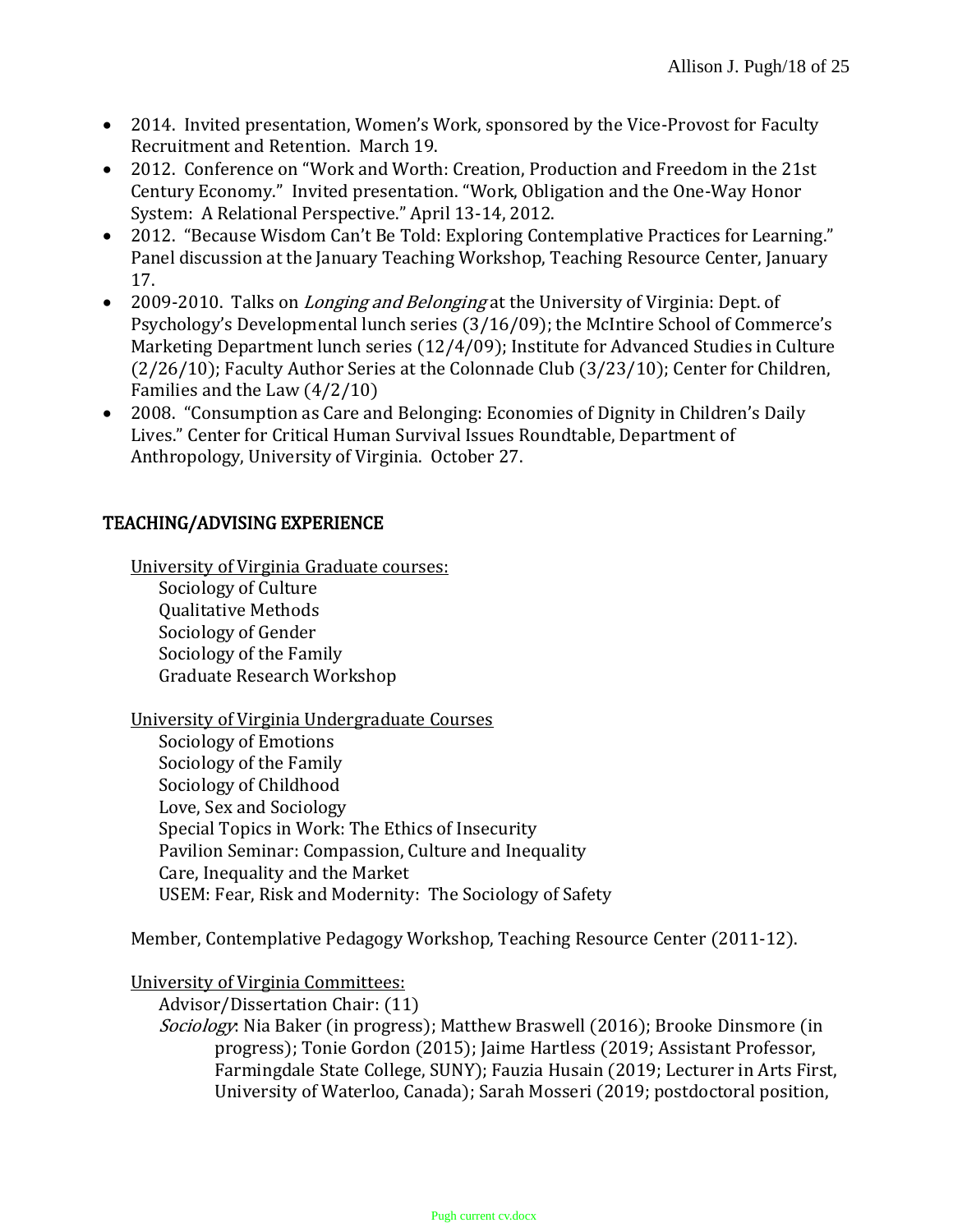University of Sydney Business School); Allister Pilar Plater (in progress); Roscoe Scarborough (2015; Assistant Professor, College of Coastal Georgia); Gabriella Smith (2019; lecturer, Radford University); Patrice Wright (in progress).

Dissertation Committee Member: (36)

Sociology: Alana Bibeau (2010); Michele Darling (2015); Denise Deutschlander (2018); David Hsu (2014); Megan Juelfs-Swanson (2015); Yen-yu Lin (in progress); Andrew Lynn (2017); Daniel Potter (2011); Madison Sandy (2013); Jennifer Silva (2010); Blake Silver (2017); Benjamin Snyder (2013); Hephzibah Strmic-Paul (2012); Julia Ticona (2016); Francesca Tripodi (2017); Bailey Troia (in progress); Michael Wayne (2015); Yapeng Wang (in progress)

Psychology: Christopher Beam (2014); Jennifer Cruz (2009); Diana Dinescu (2017); Karl Fua (2018); Sarah Galloway (2009); Robyn Kondrad (2013); Nell Manning (2009); Emily Marston (2010); Meg Reuland (2014); Samantha Tornello (2014)

Politics: Brittany Leach (2020)

Anthropology: David Flood (2017); Xinyan Peng (2019)

Economics: Uma Radhakrishnan (2010)

Education: Jill Jones (2018); Jesse McCain (in progress); Charles Bradley (in progress) History: Kristen Lashua (2015)

### Graduate Student Awards and Grants:

- Brooke Dinsmore: National: NSF RAPID Grant to support her COVID research (listed PI: Pugh); NSF Doctoral Dissertation Research Improvement Grant; UVA: Dean's Dissertation Completion Fellowship; GSAS Teaching Relief Fellowship; Power, Violence and Inequality Research Fellowship; All-University Graduate Teaching Award
- Jaime Hartless: UVA: Jeffrey L. Reider & Charles F. Otis Scholarship, Serpentine Society; All-University Graduate Teaching Award

Fauzia Husain: National: NSF Doctoral Dissertation Research Improvement Grant; American Association of University Women (AAUW) International Doctoral Fellowship; UVA: Albert Gallatin Graduate Research Fellowship, Office of Graduate and Postdoctoral Affairs; The Buckner W. Clay Foundation for the Humanities Fellowship, The Institute of Humanities and Global Cultures; The Center for Global Inquiry and Innovation Grant; Arts Humanities and Social Sciences Summer Research Fellowship

- Sarah Mosseri: National: NSF Doctoral Dissertation Research Improvement Grant; UVA: Bankard Fund for Political Economy Dissertation Award
- Allister Pilar Plater: *National:* AAUW 2019-20 American Fellowship: Southern Regional Education Board Doctoral Fellowship; UVA: Arts, Humanities and Social Sciences Summer Research Fellowship
- Gabriella Smith: UVA: Raven Society Fellowship
- Patrice Wright: National: ASA Doctoral Dissertation Research Improvement Grant; UVA: Jefferson Fellowship; Dean's Dissertation Completion Fellowship; GSAS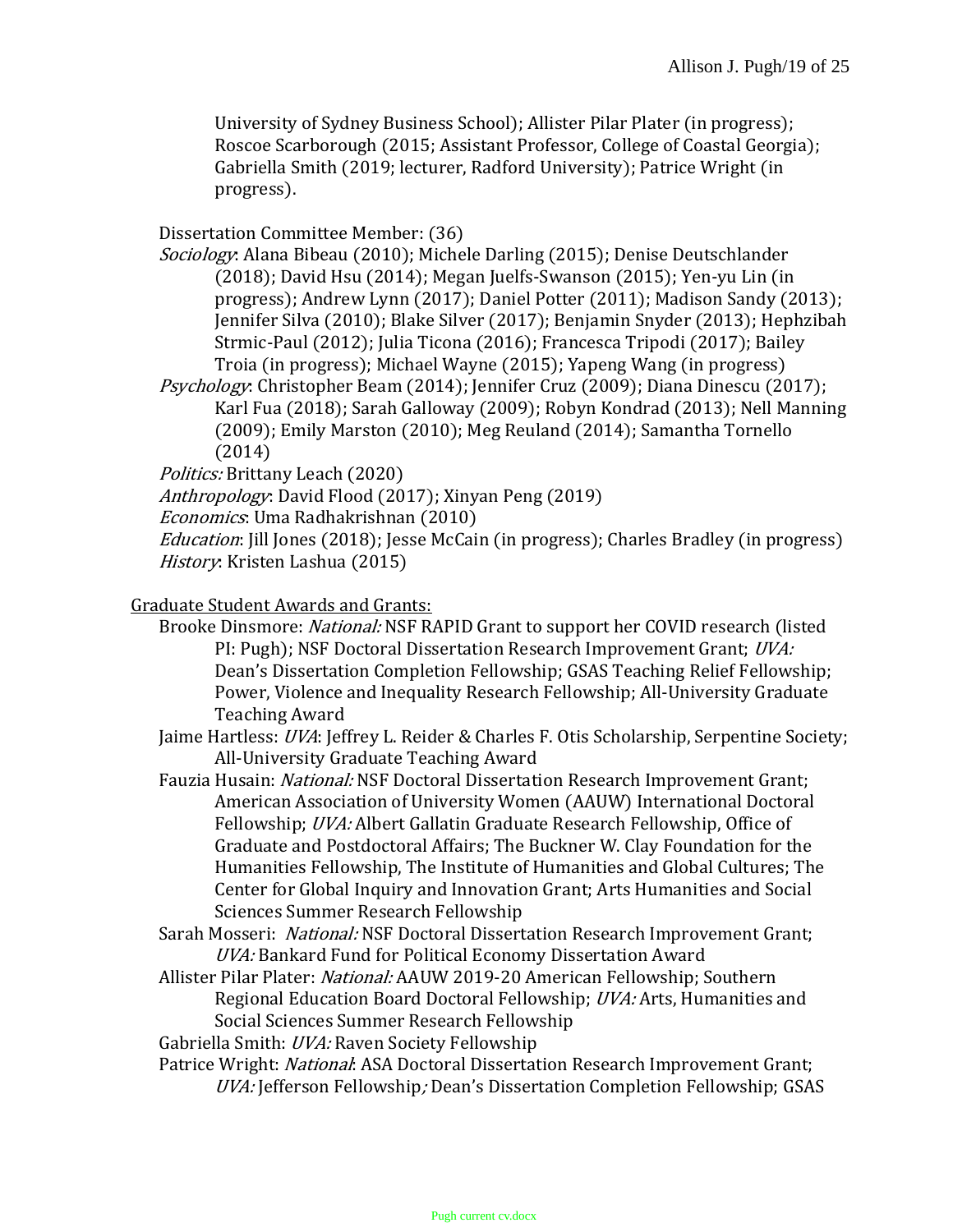Teaching Relief Fellowship; Power, Violence and Inequality Research Fellowship

University of Virginia Undergraduate Supervision Advisor, Distinguished Majors Thesis Program:

> 2022-23: Ethan Kozlowski, "The Portrayal of Gender in Disney Movies." Chloe Pusha, "Sex Education and Childhood." Catherine Wildwood, "Why Children Want to Enlist in the Military."

2013-14: Anna McQuitty, "Transformative Interactions." Emily Renda, "College As A Transitional Space: The Production Of Campus Rape & Implications For College Adjudicatory Response."

2012-13:

Alison McRae, "Performing Identities: The Variable Salience of Race & Sexuality."

Advisor, Harrison Undergraduate Research: Jacob Shaw (2019-20).

Invited participant, UVA's Undergraduate Research Opportunity Program (2013-2016, 2018-2019).

University of California, Berkeley Undergraduate Courses Interviewing. Consumption and Care. Sociology of the Family.

## DEPARTMENTAL AND PROFESSIONAL SERVICE

### National and International

Elected Offices Held in Professional Organizations

Chair, Past Chair, Chair-elect, ASA Culture Section (2018-2021). Member, ASA Committee on Nominations (2020-2021). Chief Operating Officer, ASA Culture Section (2014-2017). Chair, Past Chair, Chair-elect, ASA Sex and Gender Section (2014-2017).

Chair, Past-Chair, Chair-elect, ASA Section on Sociology of Children and Youth (2013- 2016).

Member, Council, ASA Section on Sociology of Children and Youth (2008-2011).

Other Board service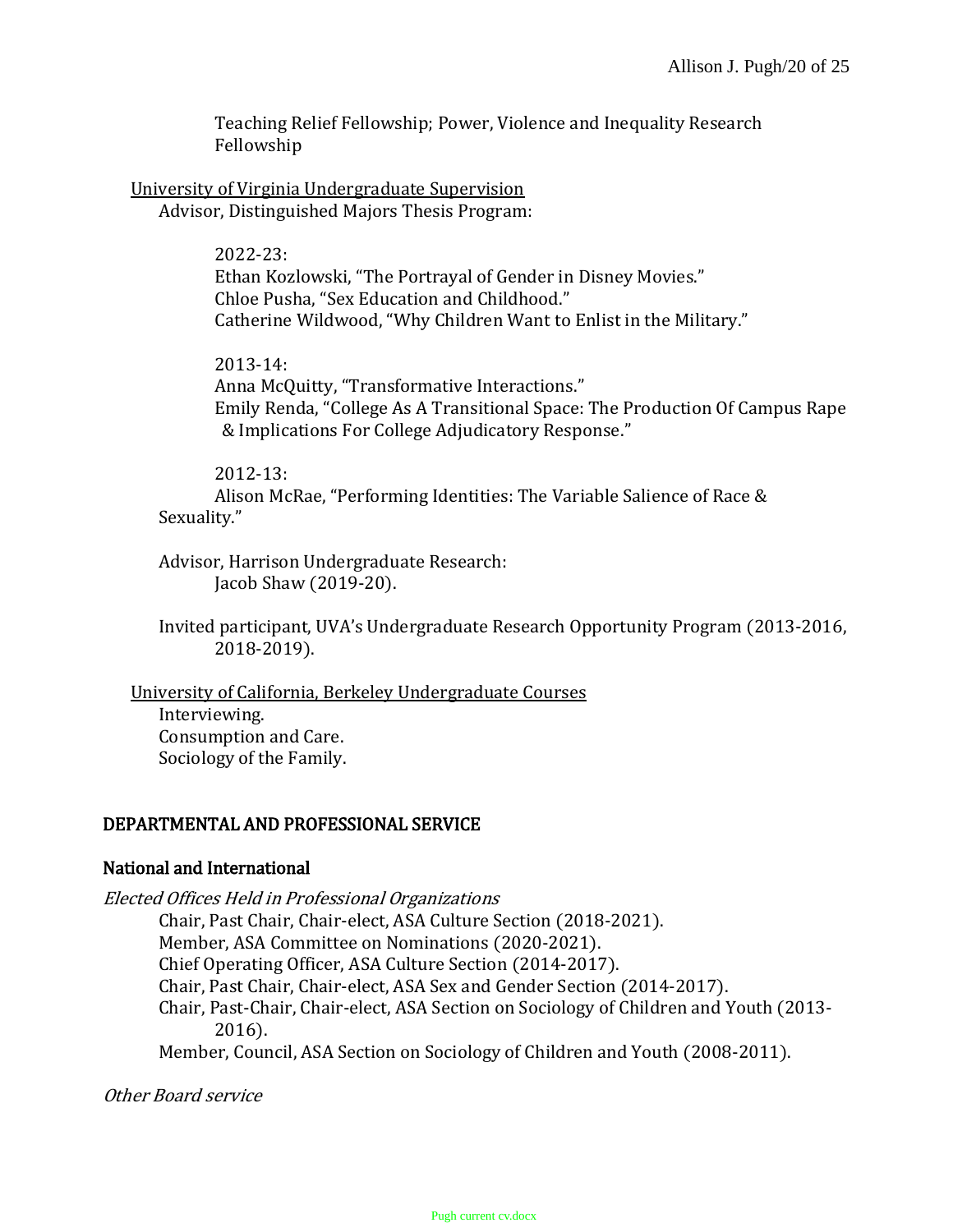Member, Editorial Board, *Social Currents*, Journal of the Southern Sociological Society (2021-2024)

Member, Scientific Advisory Board, "Practices and Politics of Belonging among Majority and Minority Children of Low-Income Families," PI: Anita Borch, Oslo Metropolitan University, Norway. 2021-2025.

Member, Sociology Senior Review Panel, National Science Foundation, Fall 2020; Spring 2021.

Member, Review panel for the Future of Work at the Human-Technology Frontier program, National Science Foundation, Summer 2021.

Associate Editor, American Journal of Cultural Sociology. 2019-present.

Member, Editorial Board, Sociological Methodology, ASA journal, 2019-2022.

- Member (ASA representative), Policy Board, Journal of Consumer Research, 2019- 2022.
- Member, Editorial Board, Critical Perspectives on Youth Book Series, NYU Press, 2018 present.

Member, Editorial Board, Contemporary Perspectives in Family Research. Annual volume published by Emerald Publishing Group (2014-present).

- Member, Editorial Board, Contexts magazine (2010-2017); Culture editor (2014-2015).
- Member, "Redefining Work" Working Group, Clayman Institute for Gender Research at Stanford University (2011-2013)

### Other national committee service

Member, Most Recent Contribution Award Committee, ASA Sociology of Emotions section, 2021-2.

Member, Media Awards Committee, Council on Contemporary Families (2012-2019).

- Member, ASA Task Force on Engaging Sociology, Subcommittee on Promoting Research through Social Media (2015-2016).
- Member (Chair 2013-4), Selection Committee, "Public Understanding of Sociology" Award, ASA (2011-2014).
- Member, Distinguished Service Award Committee, ASA Section on Children and Youth (2012-2013).
- Member, Nominations Committee, ASA Section on Consumers and Consumption (2012).
- Member, Mary Douglas Prize for Best Book Committee, ASA's Culture section (2011- 2012).
- Member, Program Committee. ASA section on Children and Youth (2011-2012).
- Member, Sally Hacker Graduate Student Paper Prize Award Committee, ASA's Sex and Gender section (2007-2009).

Conference service:

Member, Program Committee, ASA 2020 meeting, 2018-20.

Moderator and organizer, "Power, Resistance and Inequality in Tech." Opening plenary session, ASA 2020 annual meeting, San Francisco, August.

Session organizer (invited). "Getting a Book Published." Professional Development workshop, ASA, August, Philadelphia (2018).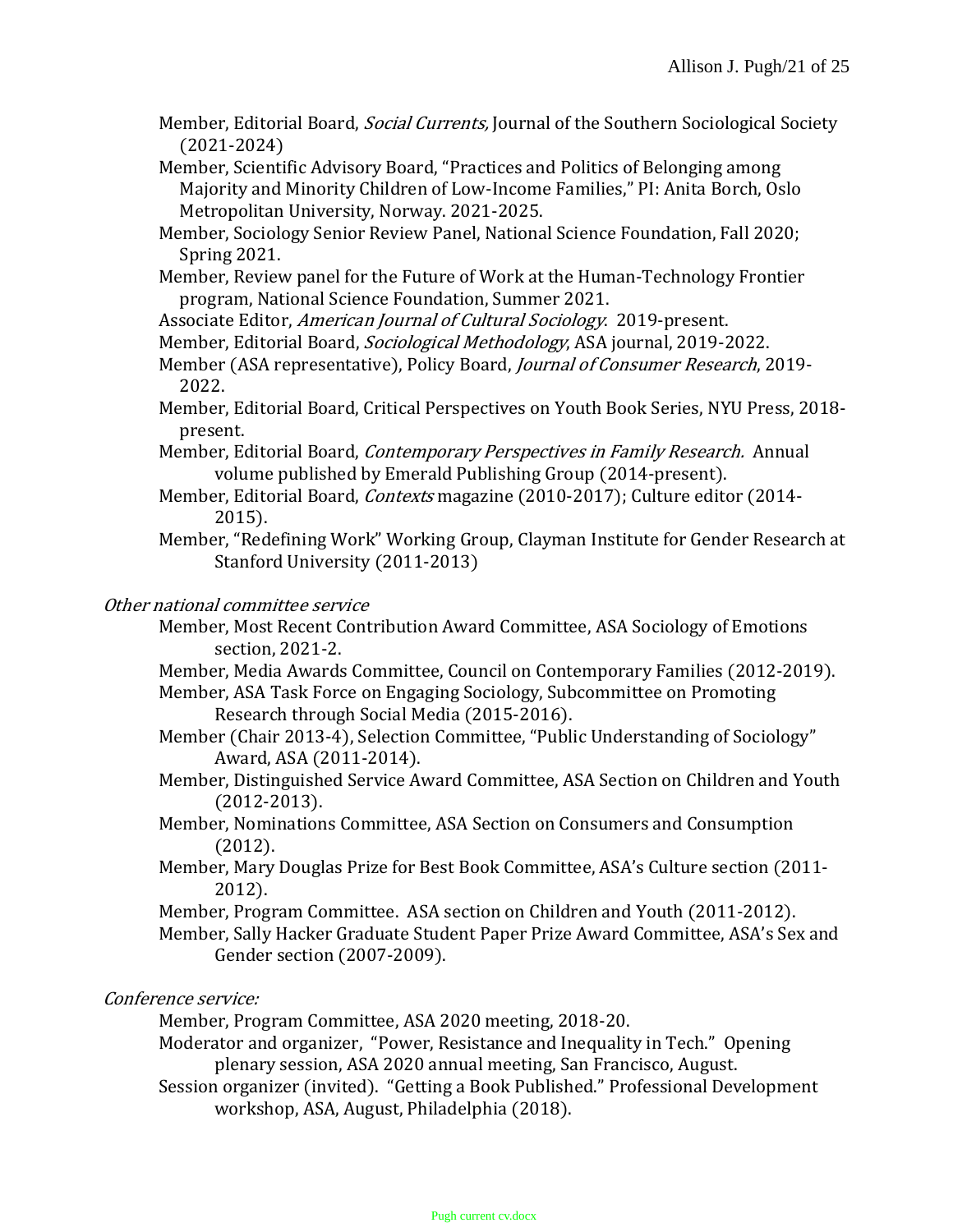- Session organizer (invited). Thematic Session on "Global Work, Culture and Inequality." ASA annual meetings, August, Montreal (2017).
- Session organizer. "The Rationalization of Relational Labor." Global Carework Summit. Lowell, MA. June (2017).
- Session organizer (invited). Regular Session on "Gender and Work." ASA annual meeting, Seattle (2016).
- Session organizer, "Navigating IRB approval for studies of vulnerable populations: the case of children and youth." Policy and Research Workshop, ASA annual meeting, Chicago (2015).
- Member, Program Committee. Southern Sociological Society meetings. New Orleans (2014-2015).
- Session organizer. "Researchers Working with Children and Youth: Managing IRBs and Other Institutional Gatekeepers." ASA meeting, San Francisco (2014).
- Session organizer. "Conversation: Research with Children: Managing IRBs and Other Institutional Gatekeepers." Eastern Sociological Society (ESS) meetings, Baltimore, (2014).
- Session organizer (invited). Author Meets Critics session, *Playing to Win: Raising* Children in a Competitive Culture by Hilary Levey Friedman. ESS meetings, Baltimore (2014).
- Session organizer (invited). "Intimate Lives in Market Times." Session sponsored by the economic sociology section, ASA annual meeting, New York (2013).
- Session organizer (invited). "Culture and Family Life." Session sponsored by the section on the sociology of the family, ASA annual meeting, New York (2013).
- Session organizer. "Children and the Post Industrial Economy." Session sponsored by the section on children and youth. ASA annual meeting, Denver (2012).
- Roundtable sessions organizer, Section on the Sociology of the Family. ASA annual meeting, Denver (2012).
- Mentor, "Critique Me" workshop, Sociologists for Women in Society annual meeting, Denver (2012).
- Session organizer. "Insecurity Culture: Families, Work and the New Economy." Inaugural Work and Family Researchers Network (WFRN) Conference, New York. June (2012).
- Mentor, "Idea Incubator" session. WFRN conference (2012).
- Session organizer. Special session sponsored by the ASA program committee on "Postindustrial Culture and the Flexible Self: Beyond the Cubicle." ASA annual meeting, Las Vegas, August 13-16 (2011).
- Session Organizer, "Community and Neighborhood Contexts of Children and Youth." Section on Children and Youth, ASA annual meeting, (San Francisco, CA). August 6-11 (2009).
- Session Organizer, "Care Work, Housework and Consumption in Families." Section on Sociology of the Family, ASA annual meeting, (Boston). August 1-4 (2008).
- Session Organizer, "Roundtable sessions." Section on Children and Youth. ASA annual meeting, (Boston, MA). August 1-4 (2008).
- Session Organizer, "Families Negotiating Inequality: Challenges of Care and the Market." Eastern Sociological Society, (Philadelphia, PA). March 17 (2007).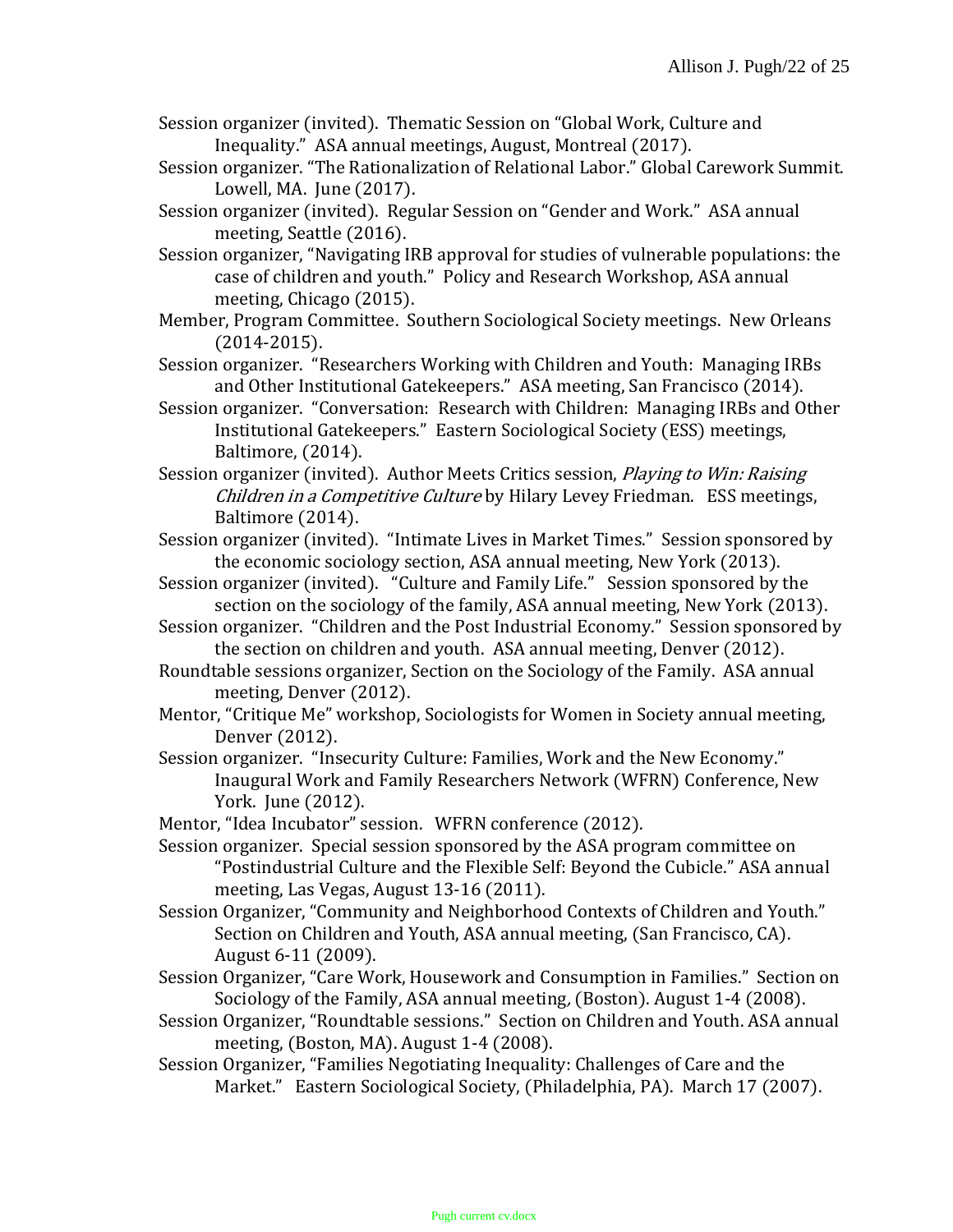Member, Organizing Committee. "Work and Family: Expanding the Horizons." Alfred P. Sloan conference. (San Francisco, CA), March (2000).

### Other Service:

Promotion/Tenure review: Boston University; Brooklyn College, CUNY; California State University, Fullerton; Connecticut College; Duke University; Furman University; Indiana University at Bloomington; Lehman College, CUNY; New School for Social Research; Rutgers University; Santa Clara University; University of British Columbia, Vancouver; University of California, Santa Cruz; University of Puget Sound; University of Michigan, Ann Arbor; University of Wisconsin-Madison; Virginia Commonwealth University.

Ph.D. Examiner, The Australian National University.

Book manuscript workshops: Calarco, Jessica, University of Indiana. Without a Net. Hatton, Erin, University of Buffalo. Between Work and Slavery: Coerced Labor in Contemporary America.

Manuscript Review: NYU Press, Oxford University Press, Princeton University Press, Routledge UK, Rutgers University Press, Temple University Press, University of California Press, University of Chicago Press, the National Science Foundation Sociology Program, American Sociological Review, American Journal of Sociology, American Journal of Cultural Sociology, British Journal of Sociology, Childhood, Contexts, Contemporary Perspectives in Family Research, Cultural Sociology, Gender & Society, Journal of Consumer Culture, Journal of Contemporary Ethnography, Journal of Family Issues, Poetics, Research in the Sociology of Work, Signs, Social Problems, Social Psychology Quarterly, Socio-Economic Review, Sociological Forum, Sociological Inquiry, Sociological Methodology, Sociological Theory, Sociology Compass, Symbolic Interaction, WSQ: Women Studies Quarterly, The Communications Review.

Member, American Sociological Association, Care Work Network, Council on Contemporary Families, Consumer Studies Research Network, Eastern Sociological Society, Labor Tech Research Network, Work and Family Researchers Network.

### University of Virginia

### University-level service

Chair, Department of Women, Gender and Sexuality (2020-2023)

Member, UVa's Intersectional Studies Collective (2022-2025).

- Member, Promotion and Tenure Committee for Lana Swartz, Media Studies (2021).
- Member, Promotion and Tenure Committee, Arts & Sciences (2017-2019).
- Founder and chair, UVa Field Methods Workshop, monthly interdisciplinary faculty and advanced graduate student working group (2012-2020).
- Member, Arts & Sciences Committee on Graduate Educational Policy & Curriculum (2015-2018).

Member, Arts & Sciences Target of Opportunity Hires Committee (2015-2016).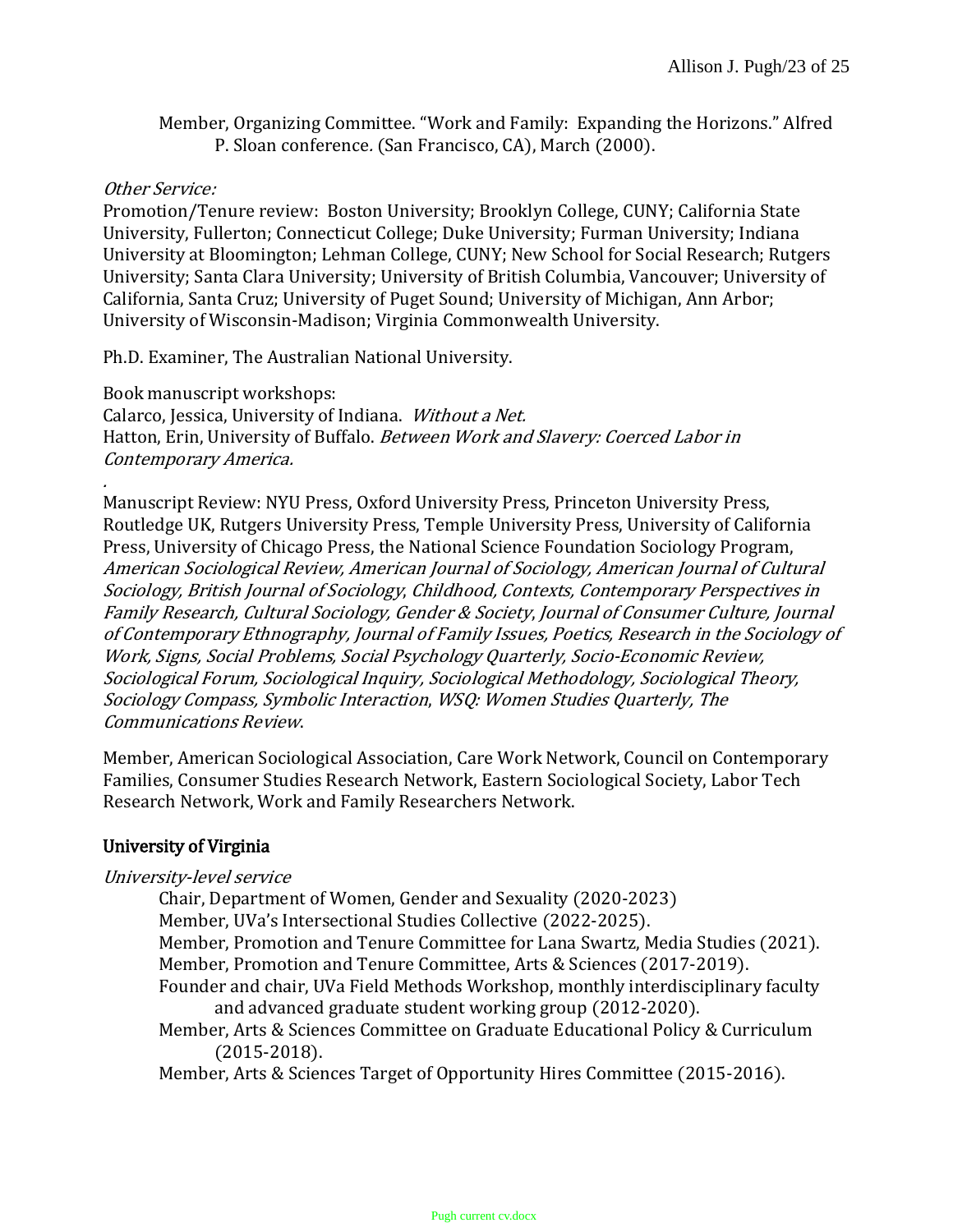- Member, Selection Committee, Global Research Programs of Distinction, Center for Global Inquiry + Innovation (2015-2016).
- Co-organizer, The Intimacy Lectures (interdisciplinary series of 11 international speakers January-January 2015-6; additional UVa segment in spring 2016) (2013-2016).

Member, Diversity Subcommittee, Arts & Sciences Personnel Policy Committee (2015). Member, University Transcript Notation Committee (2015).

Senior Consultant, Excellence in Diversity Fellows (2013-2014).

Faculty Sponsor, "Tomorrow's Professors Today", Teaching Resource Center (2010).

Member, Harrison Undergraduate Research Award Committee (2008-2010).

Member, Investigator Advisory Committee, Office of the Vice President for Research (2008-2010).

Undergraduate Advisor, College of Arts and Sciences (2008-2010).

## Department of Sociology

Member, Brian Foster Expedited Tenure Committee (2021) Director of the Undergraduate Program and Chair of Undergraduate Studies Committee (2018-2019) Chair, Search Committee (hired Natalie Aviles) (2018-2019). Member, Graduate Admissions Committee (Spring 2018). Chair, Graduate Admissions Committee (2013-2016). Member, Peer Evaluation Committee (2013, 2016, 2021).

Member, Search Committee, Joint position with Women, Gender & Sexuality Program (hired Miranda Waggoner) (2013-2014).

Founder and Faculty Advisor, Ethnography Workshop (2009-2013).

Member, Department Executive Committee (2012-2013).

Member, Graduate Studies Committee (2008-2010, 2012-2013).

Member, Chair Search Committee (2009, 2012).

Member, Search Committee (hired Simone Polillo) (2007).

Member, Undergraduate Studies Committee (2007, 2011-2012).

# PUBLIC SOCIOLOGY (selected)

- "The Parents Aren't Alright." Participant, panel discussion, eponymous newsletter launch, April 20, 2021.
- "An Inequality of Being Seen." Noema Magazine inaugural issue. June 12, 2020.
- Book Review: Tightrope: Americans Reaching for Hope. By Nicholas D. Kristof and Sheryl WuDunn. Harvard Magazine May 2020 issue.
- "Automated Health Care Offers Freedom from Shame, But Is It What Patients Need?" The New Yorker. May 22, 2018.
- "What Happens At Home When People Can't Depend on Stable Work." *Harvard Business* Review. April 4, 2017.
- "Men at Work." Aeon Magazine. Dec. 4, 2015.
- "Class Matters: Job Insecurity and the Great Parenting Divide." The New Republic. May 17, 2015.